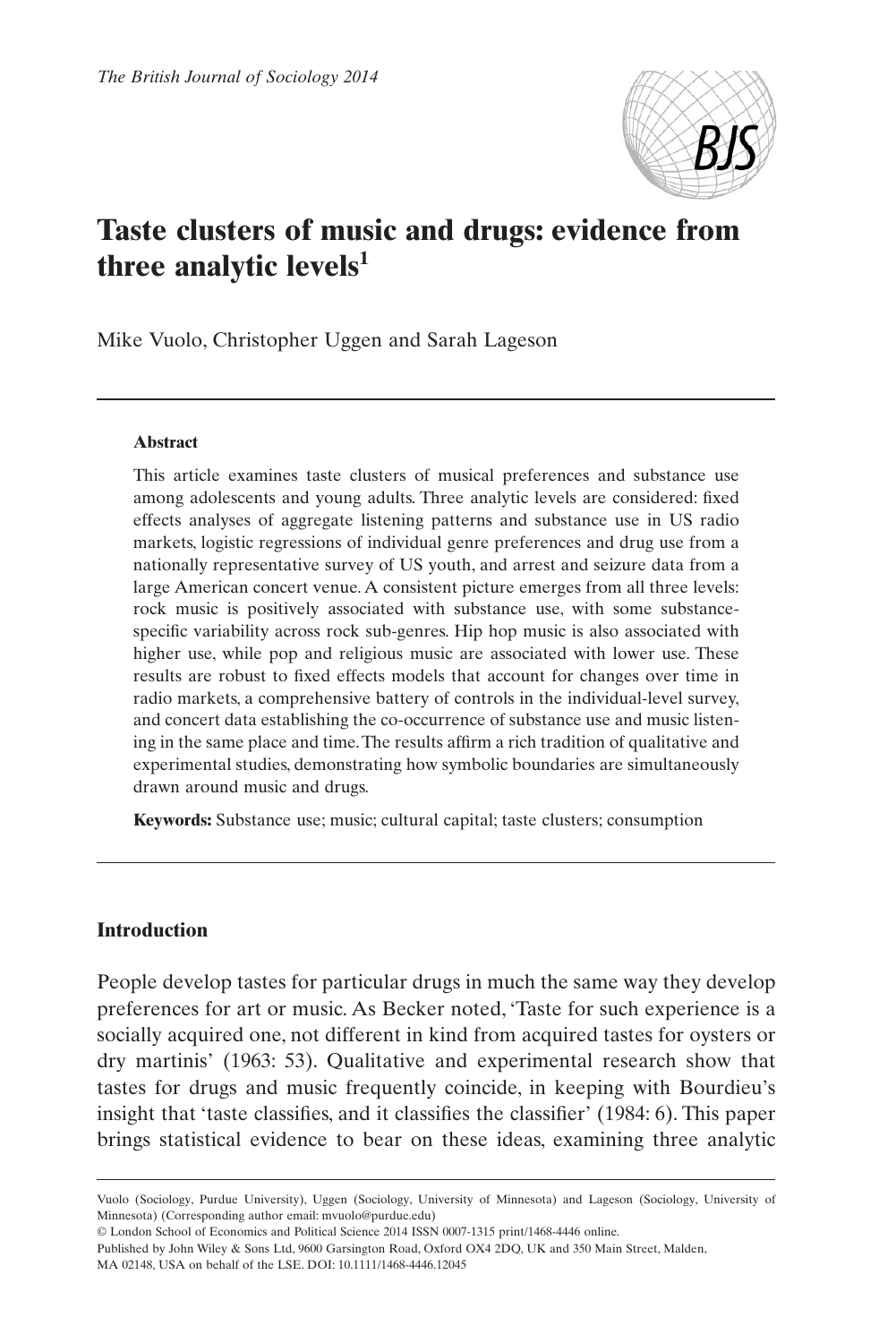levels using three distinct data sets: aggregate trends among youth and young adults in US radio markets (Level A), individual preferences in a nationally representative survey of US youth (Level B), and subcultural participation in a large American concert venue (Level C).2

We will argue that those favouring particular musical genres begin to identify with the scene that surrounds them, with shared values and social activities delineating social boundaries.These values and activities often include specific positive and negative evaluations of substance use, which can crystallize into distinctive taste clusters of music and drugs. We will not make strong causal claims for this process, nor will we suggest that deliberate efforts to manipulate the airwaves would curb drug use. On the contrary, genre-specific scenes represent a reaction against such universal approaches. Rather, our goal is to employ new methods and data to probe and elucidate the connections between musical genres and substances.

#### **Music, drugs, and culture**

The concept of taste is central in sociological studies of art and music. For Bourdieu, taste is the propensity and capacity to appropriate (materially or symbolically) a given class of particular objects or practices (1984: 173). Through the classification of tastes, distinctions between cultural forms shape behaviour and legitimate social differences, such that knowledge of cultural objects represents a form of capital (Bourdieu 1984; DiMaggio and Useem 1978). Yet, cultural capital is often fungible and variable across social space, such that certain knowledge, practices, and objects are more highly valued by some groups than others. For example, knowledge of hip hop music may be valuable for teens seeking approval from their peers, whereas knowledge of opera may be less valued and useful in this context. Taste thus helps create symbolic boundaries, as groups use cultural expertise to define themselves and to recognize members and outsiders (Lamont 1992; DiMaggio 1987). As people assemble to share tastes for, say, hip hop, they may also share a common affinity for marijuana use. This view of tastes and boundaries allows for overlapping and mutually reinforcing identifications, which unfold dynamically over time and deepen feelings of in-group solidarity.

These concepts have proven useful in explaining consumption of music and the arts. At the upper end of the stratification hierarchy, cultural socialization shapes taste for the high arts, reinforcing elite cohesion through favoured (DiMaggio and Useem 1978; Schuessler 1948) and disfavoured aesthetic tastes (Bryson 1996; Mark 1998). Music consumption similarly defines boundaries at the base of the social ladder. For example, punk and reggae music emerged from resistance by the white working class and black lower class, respectively (Hebdige 1979), a theme also reflected in recent studies of hip hop music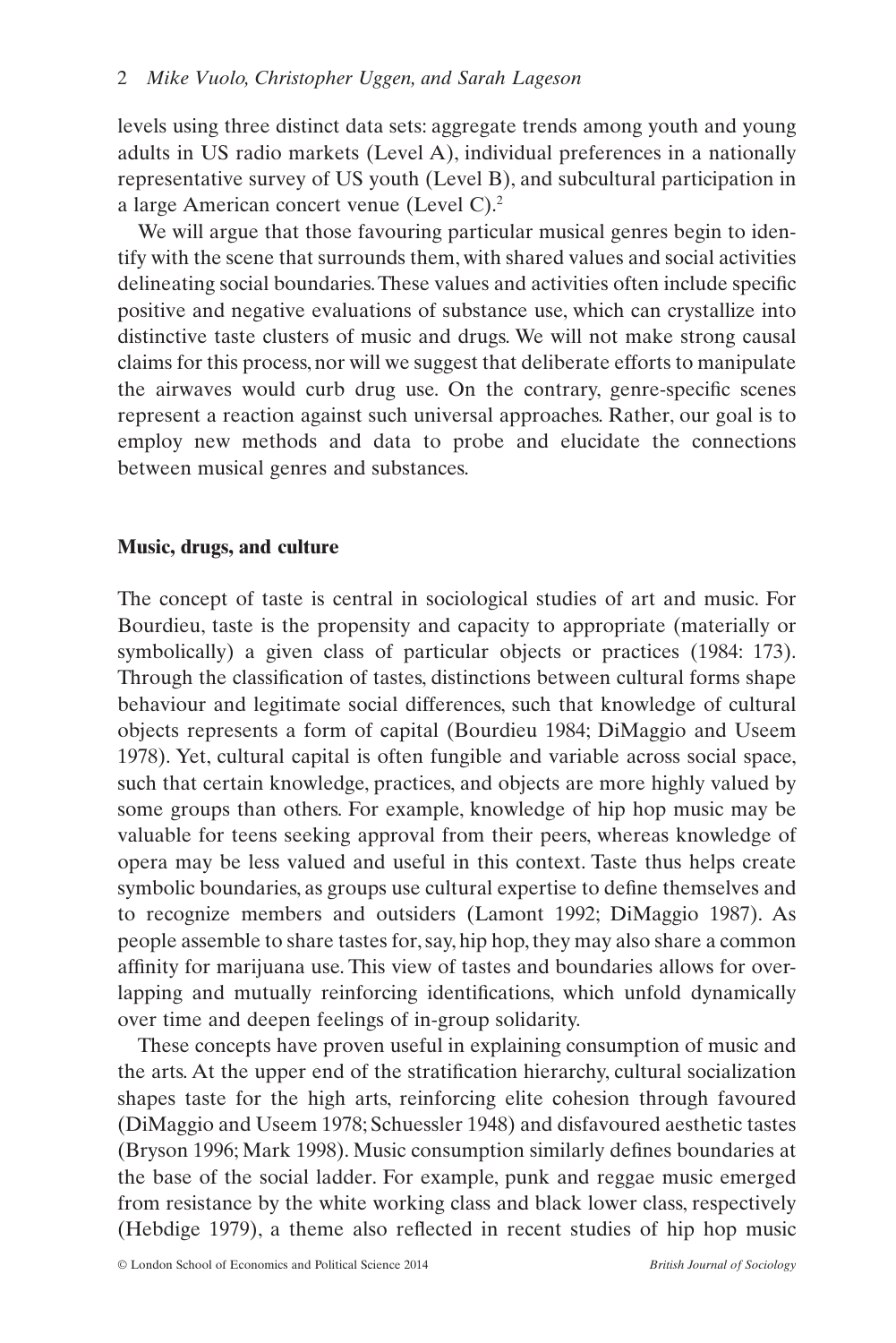(Tanner, Asbridge, and Wortley 2009; Kubrin 2005, 2006). Boundary formation based on cultural consumption, of course, is not limited to a single domain such as music. To the extent that parallel consumption-based boundaries develop around substance use, a clustering of tastes is likely to emerge.

In a critique of research on tastes, Holt calls on researchers to consider bundles of preferences or 'taste clusters' across disparate consumption fields (1997: 118). Based on these clusters, researchers can construct cultural profiles that combine other activities with musical tastes (Katz-Gerro 1999). By this logic, musical genres and substances should be related to the degree that they occupy similar consumption spaces (Bourdieu 1984).Although illicit consumption has not been considered in this line of research, criminological work clearly supports such arguments. As Sutherland, Cressey, and Luckenbill (1992) and Becker (1963) describe, both delinquent and non-delinquent attitudes and behaviours are learned in similar ways.This learning includes norms, techniques, and motives for behaviours, which likely encompass both musical preferences and substance use preferences. Enjoyment is thus learned and cultivated by others' favourable definitions of the experience (Sutherland, et al. 1992; Becker 1963: 56), and continued use is a product of this differential reinforcement (Akers 1992).

Many qualitative studies have drawn precisely these connections, portraying music and drugs as mutually reinforcing forms of cultural consumption. For example, Andrew Wilson (2007: 9) describes an 'amphetamine ethos' within the British northern soul scene of the 1970s; for those initially drawn to the music and dancing, amphetamine use was both a rite of passage and a symbol of commitment. The contemporary rave scene similarly combines ecstasy use with house, electronic, and techno music (Maxwell 2005). As Pedersen and Skrondal (1999) report, preferences for techno music among Oslo youth predict preferences for ecstasy over other drugs, even as the genre grew increasingly popular (Hammersley, Khan, and Ditton 2002).

Research in the USA finds similar evidence tying music scenes to particular drugs. As Kubrin demonstrates via content analysis (2005: 375–7; 2006), some hip hop music provides an 'interpretive resource' for feelings of injustice (Tanner, Asbridge, and Wortley 2009), extending the purview of a street code of violence and respect, Johnson et al. (2006) describe a distinctive argot among marijuana smokers that is so often paired with hip hop music that such activities are expected to occur together (Dunlap et al. 2005; Kelly 2005). This research leads us to expect a clustering of hip hop and other forms of urban music (e.g., rhythm and blues) with marijuana use and substance use more generally (Chen et al. 2006).

Rock music is perhaps the most-studied genre in relation to substance use. There are myriad rock sub-genres, several of which have been paired with particular substances. While rock music is broadly associated with substance use, the sub-genre most often singled out for analysis is heavy metal or hard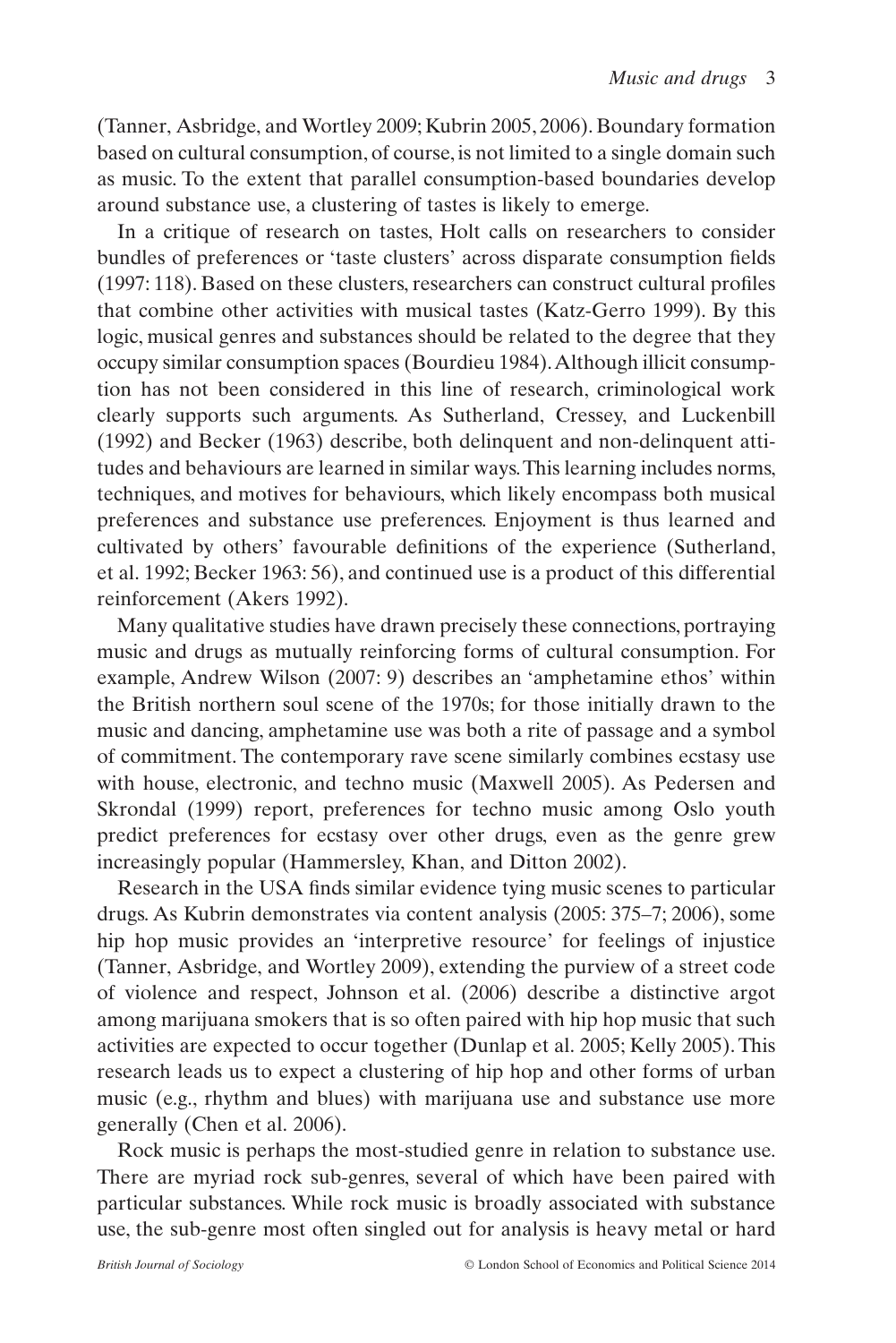rock. Arnett (1991a) reports that heavy metal is more than a musical preference to young boys, shaping their worldview, habits, and values. Boys and girls with strong preferences for this genre appear to have especially high levels of sensation seeking and delinquency (Arnett 1991b, 1996; McNamara and Ballard 1999; Selfhout et al. 2008; Singer, Levine, and Jou 1993). Given this line of research, we expect heavy metal and hard rock preferences to be associated with greater substance use, both legal and illegal.

Studies of the Grateful Dead and psychedelic rock similarly link a rock sub-genre to drug use. The 'Dead' gave rise to a subculture of startling commitment (Pearson 1987: 427), which remains distinct from broader shifts in youth culture (unlike, say, European rave culture (Hammersley, Khan and Ditton 2002)). Drug markets make up a significant part of this group's economy, supported by a value system promoting the recreational and spiritual use of hallucinogens (Epstein and Sardiello 1990).Although most research has focused specifically on the Grateful Dead, we expect that psychedelic rock – and recent incarnations, such as jam bands – will be more generally associated with substance use, particularly hallucinogens.

Research on other sub-genres within the broader rock music category has hinted at similar connections. For example, Hebdige (1979) describes substances as playing a part in the cultural emergence of punk rock, such that we might expect more alcohol and drug use among those who prefer this subgenre. Also, so-called 'alternative' music is a heterogeneous strain of rock music derived from Seattle grunge bands and, to some extent, punk rock bands. Little extant literature expressly addresses this form of rock music, but it represents a more popularized or mainstream rock sub-genre than heavy metal or punk rock.3 Devotees of so-called alternative music may thus show more varied or muted tastes for substance use, relative to those who prefer the better-defined rock sub-genres described above.

Outside of hip hop and rock music, studies of musical preferences and substance use have been rare or inconclusive, though some patterns have emerged. Because religiosity is linked to lower substance use among teens and young adults (Bachman et al. 2002), we expect religious musical preferences to be associated with lower use across all substances. As for country music, the research does not paint a clear picture. Chalfant and Beckley (1977) show how ambivalence toward drinking is woven into country music – alcohol is portrayed as a necessary activity for coping with life, albeit one that usually produces negative results (Connors and Alpher 1989). Because alcohol consumption is so prominent in the genre, we expect a positive association between drinking and country music preferences.

Finally, some musical tastes are closely associated with particular stages of the life course. One of the better-known findings of life course research is that adolescents who work intensively or adopt other adult roles exhibit greater delinquency, including substance use (see, e.g., Agnew 1986; McMorris and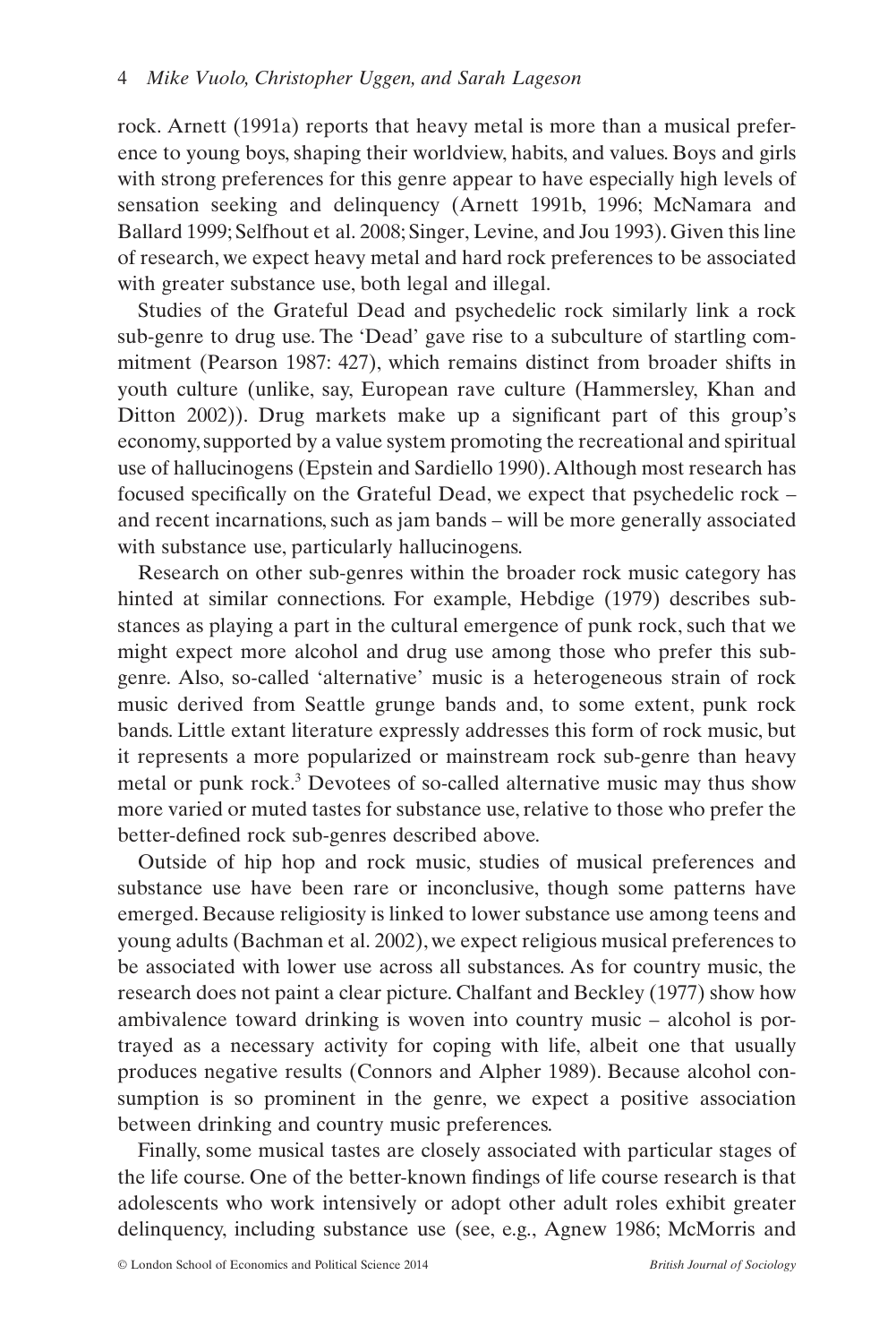Uggen 2000).Yet Mulder et al. (2010) find that adult-oriented *music*, including jazz and classical genres, is negatively related to substance use. So too is pop music, a mainstream taste that stresses age-appropriate teen behaviour. Such work points to both the potential and the complications of life course approaches to cultural consumption and drug use; age-appropriate musical consumption might either encourage or buffer against the precocious development of adult substance use patterns.

Based on this literature, several expectations emerge regarding the clustering of musical preferences and substance use.We expect a positive association between most rock sub-genres and substance use. Alternative rock is the exception, where the relationship has yet to be explored. We also expect positive effects for 'urban' sub-genres, including hip hop and rhythm and blues. From the existing research, we would also expect negative associations between drug use and religious, pop, classical, opera, and jazz music. Finally, the expectations for country music are unclear. Most research has focused on alcohol consumption, where an ambivalent relationship exists, but with a pronounced thematic emphasis on consumption.

#### **Strategy, data, and methods**

### *Analytic strategy*

While the preceding research links musical preferences and substance use, we lack the sort of quantitative studies that would generalize to broader populations of interest. Recognizing the strengths and weaknesses of various analytic approaches, we consider evidence from three different levels, summarized in Table I. Level A is an analysis of US states and large Metropolitan Statistical Areas (MSAs), based on aggregated FBI Uniform Crime Report arrest data, National Household Survey on Drug Abuse self-reported substance use, and Arbitron Radio Reports listenership data from 1998 to 2002. Level B is an individual-level cross-sectional survey of US teenagers conducted by the *New York Times* and CBS News in 1998. Level C is a complete record of drug arrests and seizures for 40 concerts at a large music venue in Wisconsin, USA from 2002 to 2006.

We first examine aggregate substance use rates (Level A), based on drug arrests in the 100 largest US MSAs and self-reported drug use across the 50 states and District of Columbia. The potential pitfalls of aggregate data in this context have been fully explicated (see, e.g., the comments and replies based on Stack and Gundlach's 1992 article on suicide rates and country music).With proper model specification, however, the risk of falsely interpreting aggregate data is greatly reduced (Gove and Hughes 1980). Following the causal path described in qualitative studies, we estimate the effect of music listenership on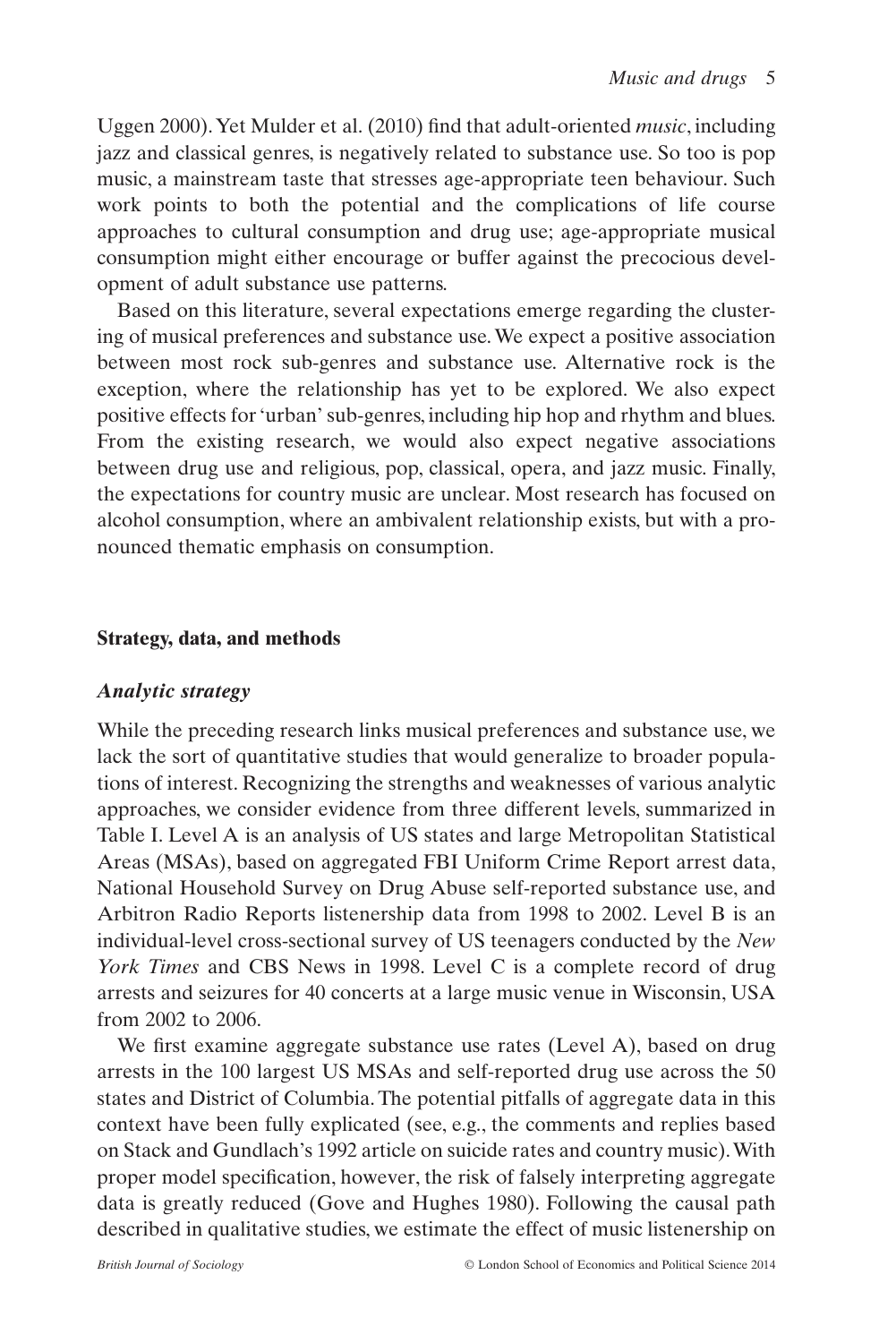|                           | Level A                                                                                                                                                       | Level B                                                                                                                                                                                                               | Level C                                                                                                                                                                          |
|---------------------------|---------------------------------------------------------------------------------------------------------------------------------------------------------------|-----------------------------------------------------------------------------------------------------------------------------------------------------------------------------------------------------------------------|----------------------------------------------------------------------------------------------------------------------------------------------------------------------------------|
| Level                     | Aggregate rates                                                                                                                                               | Individual-level survey<br>data                                                                                                                                                                                       | Concert/Event data                                                                                                                                                               |
| Population<br>of interest | US states and<br>Metropolitan Statistical<br>Areas (teenagers and<br>young adults)                                                                            | US teenagers aged 13–17                                                                                                                                                                                               | Concert venues                                                                                                                                                                   |
| Years<br>covered          | States: 1999-2001; MSAs:<br>1998-2002                                                                                                                         | 1998                                                                                                                                                                                                                  | 2002–2006                                                                                                                                                                        |
| Drug<br>measures          | Self-reported marijuana,<br>other drug, and cigarette<br>use among states; total<br>juvenile drug arrest and<br>total DUI arrest rates<br>among MSAs          | Self-reported marijuana,<br>cigarette, and alcohol<br>use                                                                                                                                                             | Police reports for<br>marijuana, LSD, and<br>cocaine arrests; and<br>marijuana, cocaine,<br>ecstasy, hashish, heroin,<br>LSD, and psilocybin<br>seizures                         |
| Music<br>measures         | Percentage listening to<br>radio stations of specific<br>musical genres                                                                                       | Self-reported musical<br>genre preference                                                                                                                                                                             | Musical sub-genre of<br>performing band $(s)$ , as<br>defined by Amazon.com<br>and allmusic.com                                                                                  |
| Data<br>sources           | Drugs: National<br>Household Survey on<br>Drug Abuse, FBI<br>Uniform Crime Reports;<br>Music: Arbitron Radio<br>Reports; Controls: US<br>Census Bureau        | <b>New York Times/CBS</b><br>News individual-level<br>cross-sectional survey<br>(1998)                                                                                                                                | Walworth County,<br>Wisconsin Sherriff's<br>Department complete<br>arrest and seizure data<br>for each event at Alpine<br>Valley Music Theatre<br>(East Troy, Wisconsin,<br>USA) |
| Sample size               | 50 states and D.C. over 3<br>years $(153)$ ; and $100$<br>MSAs over 5 years (500)                                                                             | 1048 teenagers                                                                                                                                                                                                        | All 40 musical events<br>occurring over 5 years                                                                                                                                  |
| Statistical<br>controls   | Per cent black, per cent<br>Hispanic, per cent males<br>ages 15 to 24,<br>population,<br>unemployment rate, per<br>cent with high school<br>education, income | Age, sex, race, parent's<br>education, work,<br>household and marital<br>status, parental<br>marijuana use, city type,<br>US region, work hours,<br>volunteering, school<br>type, car ownership,<br>church attendance | N/A                                                                                                                                                                              |
| Method                    | Fixed effects time series<br>models                                                                                                                           | Logistic regression models Descriptive statistics                                                                                                                                                                     |                                                                                                                                                                                  |

**Table I:** *Analytic level descriptions*

drug use using fixed-effects models (Allison 2009). These models statistically control for the stable characteristics of each state or metropolitan area, so that estimates cannot be biased by factors that do not change over time. To adjust for time-varying traits, our models also include a set of demographic control variables.

Of course, one potential threat that cannot be completely overcome in aggregate-level analysis is the ecological fallacy – drawing inferences about individual behaviour from data that characterize a larger group.To address this risk, we draw on a CBS News/*New York Times* survey of 13 to 17 year olds in the USA that asks individuals about both their musical preferences and their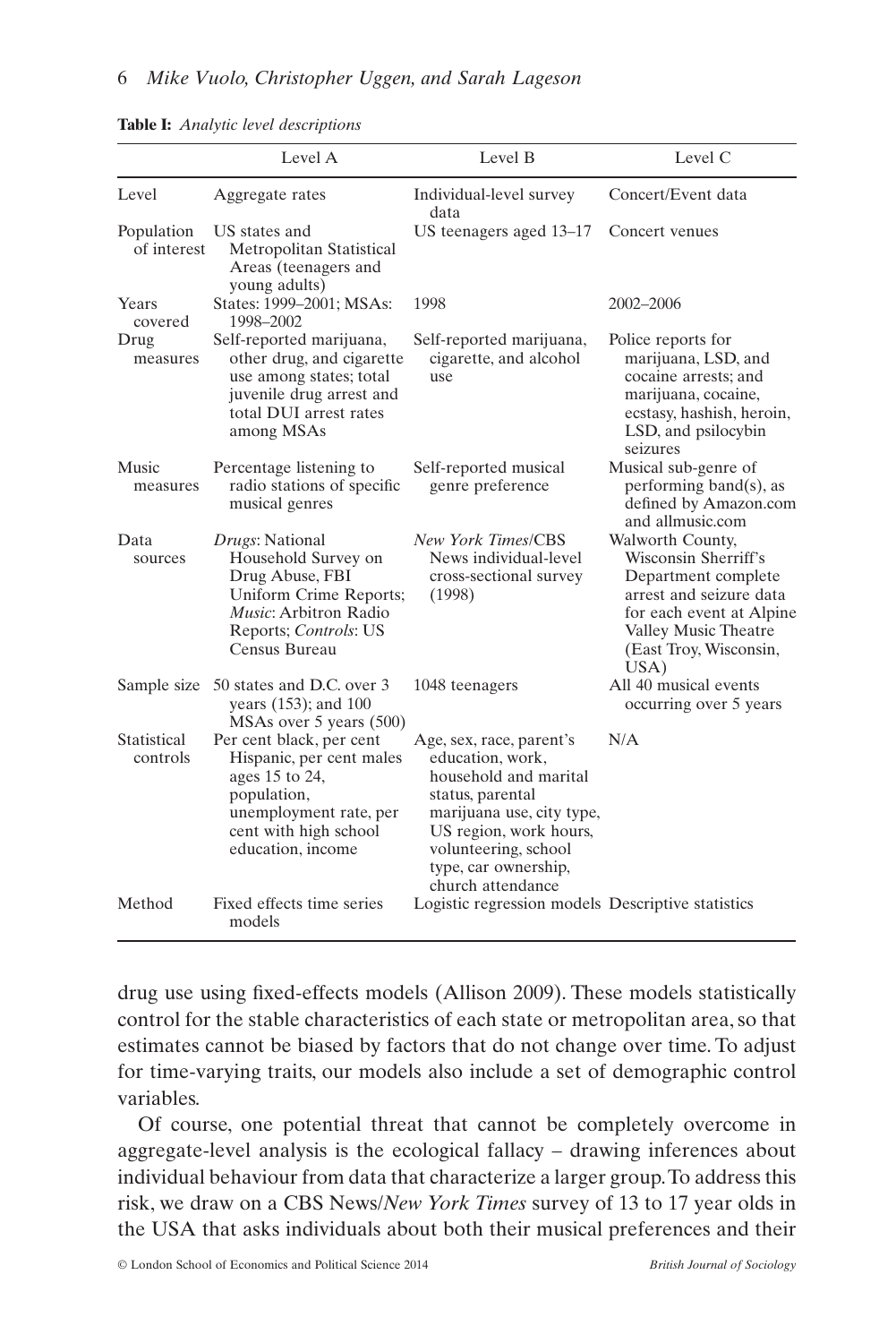substance use (Level B).With this survey, we can be certain that the individuals reporting particular musical preferences are the same individuals using particular substances. The survey includes a robust battery of questions concerning other determinants of substance use, providing important controls in our models (see Bachman et al. 2002).

Even with robust controls and statistical evidence of a relationship, however, we still cannot be certain that music listening and drug use are co-occurring activities or part of the same cultural phenomena. We therefore compiled a third dataset with a complete record of drug arrests and seizures at a popular American concert venue for all events from 2002 to 2006 (Level C). These data will clearly reveal whether particular types of drugs co-occur with particular types of music, though we caution that some concerts (and venues) are more heavily policed than others. The three analytic levels are thus complementary and mutually reinforcing, such that a consistent pattern of results would paint a convincing picture of the specific taste clusters linking drugs and music, bolstering conclusions from qualitative and ethnographic studies.

## *Level A: Aggregate music listenership and drug use*

## *FBI Uniform Crime Reports (UCR)*

We used county-level UCR data<sup>4</sup> to construct arrest rates for the 100 most populated US MSAs from 1998 to 2002 (US Department of Justice, various years).We follow US Census Bureau definitions (2003a, 2003b) to identify the 100 MSAs and to aggregate county-level arrest data to the appropriate MSA.5 The dependent variables include the rate per 100,000 for total juvenile drug arrests (of all drug types) and the total driving under the influence (DUI) arrest rate (which includes alcohol and other drugs).

### *National Household Survey on Drug Abuse (NHSDA)*

The NHSDA is the primary source of statistical information on the drug use of Americans ages 12 and older (Wright 2003a).<sup>6</sup> The data are collected through in-person interviews with a representative sample of the noninstitutional population at their place of residence (see Wright 2003a for sampling and estimation procedures).The 1999 to 2001 state estimates report the percentage using cigarettes, marijuana, and any drug other than marijuana in the past month (Wright 2003b, 2002; Wright and Davis 2001). These are used as dependent variables in models predicting change in self-reported substance use for teenagers (12–17) and young adults (18–25).

### *Arbitron Radio Reports*

Our first measure of music consumption comes from Arbitron, a leading international media and marketing research firm. Although internet and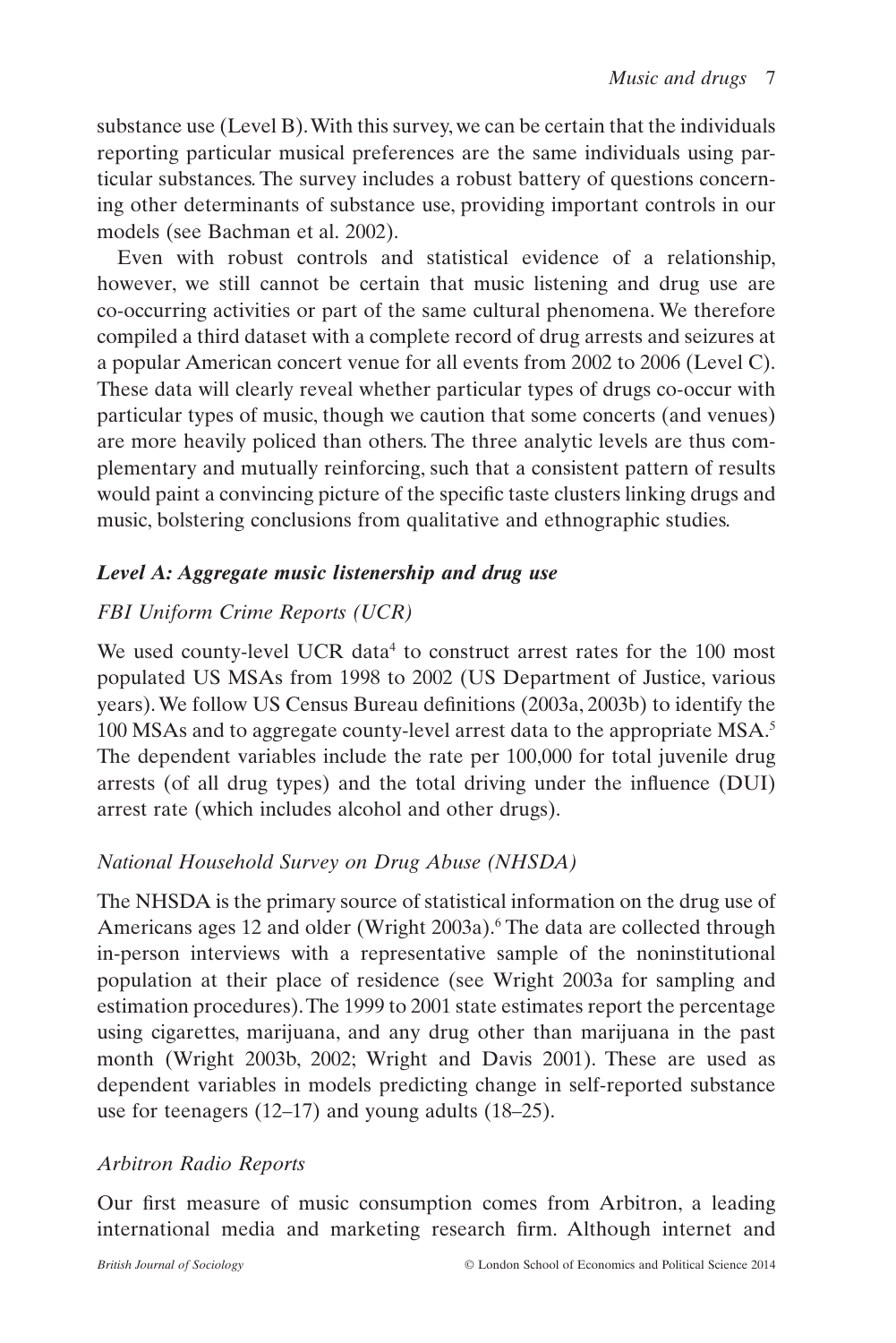satellite radio have expanded dramatically in recent years, broadcast radio was dominant during our 1998 to 2002 observation period.7 Arbitron's 'Format Trends' capture the percentage of radio listeners during an average quarter hour tuned to a station of a given genre (or 'format'), with radio stations self-identifying their genre (Arbitron 2004). Arbitron randomly selected over 5 million potential 'diarykeepers' in the 94 largest US Arbitron Radio Metros each year, with an average response rate of 75 per cent. Upon consent, participants were mailed a 7-day radio listening diary for each household member over the age of 12, instructions, and a cash premium. From a given Thursday to Wednesday, participants recorded the stations they listened to, start and stop times, listening locations, and demographic information. Each week, 230,000 diarykeepers recorded their listening habits on an average of 2,500 radio stations. These trends are periodically reported on Arbitron's website and can be viewed by demographic characteristics and eight geographic regions. For each region, we selected the listening trends for those ages 12 to 17 and those ages 18 to 24, averaging the four quarterly rates. For each state and MSA, we recorded the percentage listening in the region in which the state or MSA is located. Because regional values are used for lower levels of aggregation, the standard errors are adjusted for regional clustering using the cluster option in Stata. This measure taps the broader cultural identification of individuals in a particular area, assuming that their time investment in a musical genre represents commitment to the scene associated with that music (Mark 1998; Bourdieu 1984: 281).

### *Demographic controls*

We incorporate demographic variables in our analyses to adjust for other changing factors that may affect drug use and arrests. For MSAs, data were aggregated in the same manner as the UCR.Measures of the percentage black, Hispanic, males aged 15 to 24, and total population are taken from US Census Bureau (2003a, 2003b) population estimates. The unemployment rate, the percentage aged 25 and older with a high school education, and income are derived from the Current Population Survey and reported by the US Bureau of Labor Statistics (US Census Bureau 2003c). Income and education are unavailable for MSAs, but are included in state models.

### *Level B: CBS News/New York Times individual-level survey*

Our second analytic level is a cross-sectional survey from a monthly poll of 13 to 17 year olds conducted by CBS News and the *New York Times* (1998). This survey of social and political issues remains, surprisingly, the only large-scale  $(N = 1,048)$  nationally representative US survey to address both musical preferences and substance use.8 The survey inquires into several categories of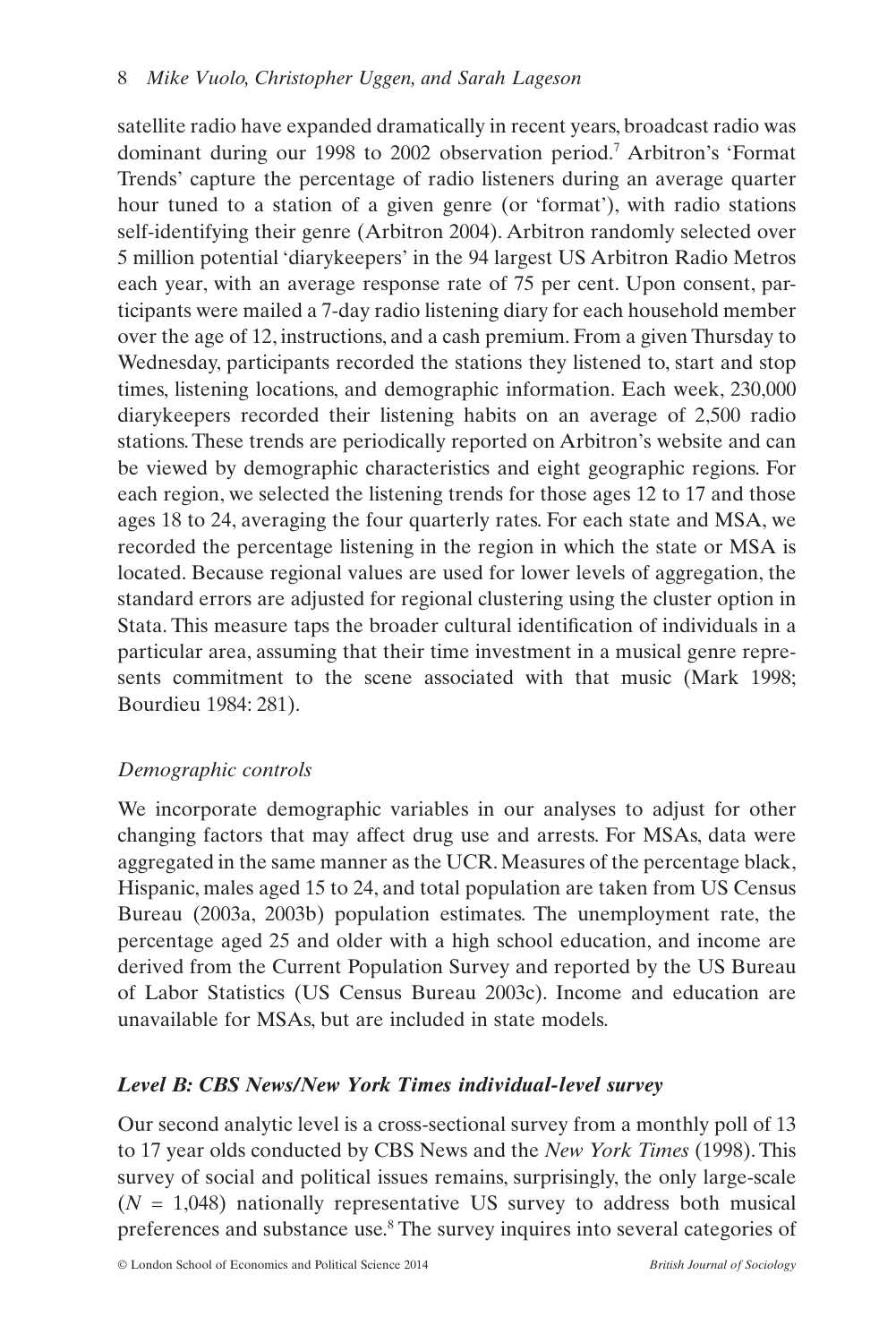musical preference and use of marijuana, alcohol, and cigarettes. Given the age range and thus lower usage patterns, we analyse lifetime use, though this specification is less suited for establishing temporal order than the fixed-effects models discussed above.<sup>9</sup> In addition to musical preferences and substance use, the survey collected an impressive breadth of information regarding the key predictors of substance use. The control variables cut across all the primary predictors in the substance use literature (see, e.g., Bachman et al. 2002), including work patterns (hours worked, volunteer participation), school involvement (extra-curricular participation), religiosity (church attendance), family substance use (parental marijuana use), immediate surroundings (city size, type of school attended), home life (parental employment, family structure), ability to spend recreational time outside the home (owning one's own car), socioeconomic background (parents' education), and demographic characteristics (age, gender, race). By adjusting for these covariates, we reduce the risk of drawing spurious individual-level inferences about music and drugs.

### *Level C: Alpine Valley Music Theatre arrest and seizure data*

To situate substance use and music listenership in the same time and place, we compiled a complete record of drug arrests and seizures from Alpine Valley Music Theatre from 2002 to 2006. Alpine Valley is a large outdoor amphitheater in East Troy, Wisconsin, USA, 51 km (32 miles) south-west of Milwaukee and 128 km (80 miles) north-west of Chicago. With a capacity of 37,000, the venue attracts well-known recording artists, with regular musical offerings in four rock music sub-genres: alternative rock, classic rock, jam bands, and heavy metal.10 Events at the venue are policed by the Walworth County Sheriff's Department, which provided complete arrest and seizure information for every Alpine Valley event.

### *Estimation*

For the Level A analysis of USA states and MSAs, we use fixed effects pooled time-series models to predict changes in arrests and self-reported substance use. These models are preferable when researchers cannot ensure that confounding variables are adequately controlled, because the fixed effects reduce the risk of bias from specification errors due to stable, uncontrolled differences, thereby removing all between-area differences (Allison 2009). Across multiple waves, a pooled fixed effects data structure results in

$$
Y_{it}=(\alpha+\mu_i)+\beta_1X_{it1}+\ldots+\beta_pX_{itp}+e_{it}
$$

where, for region *i* in wave *t* with  $p$  predictor variables,  $\mu_i$  represents the fixed effect for the region-specific adjustment of the intercept. Fixed effects models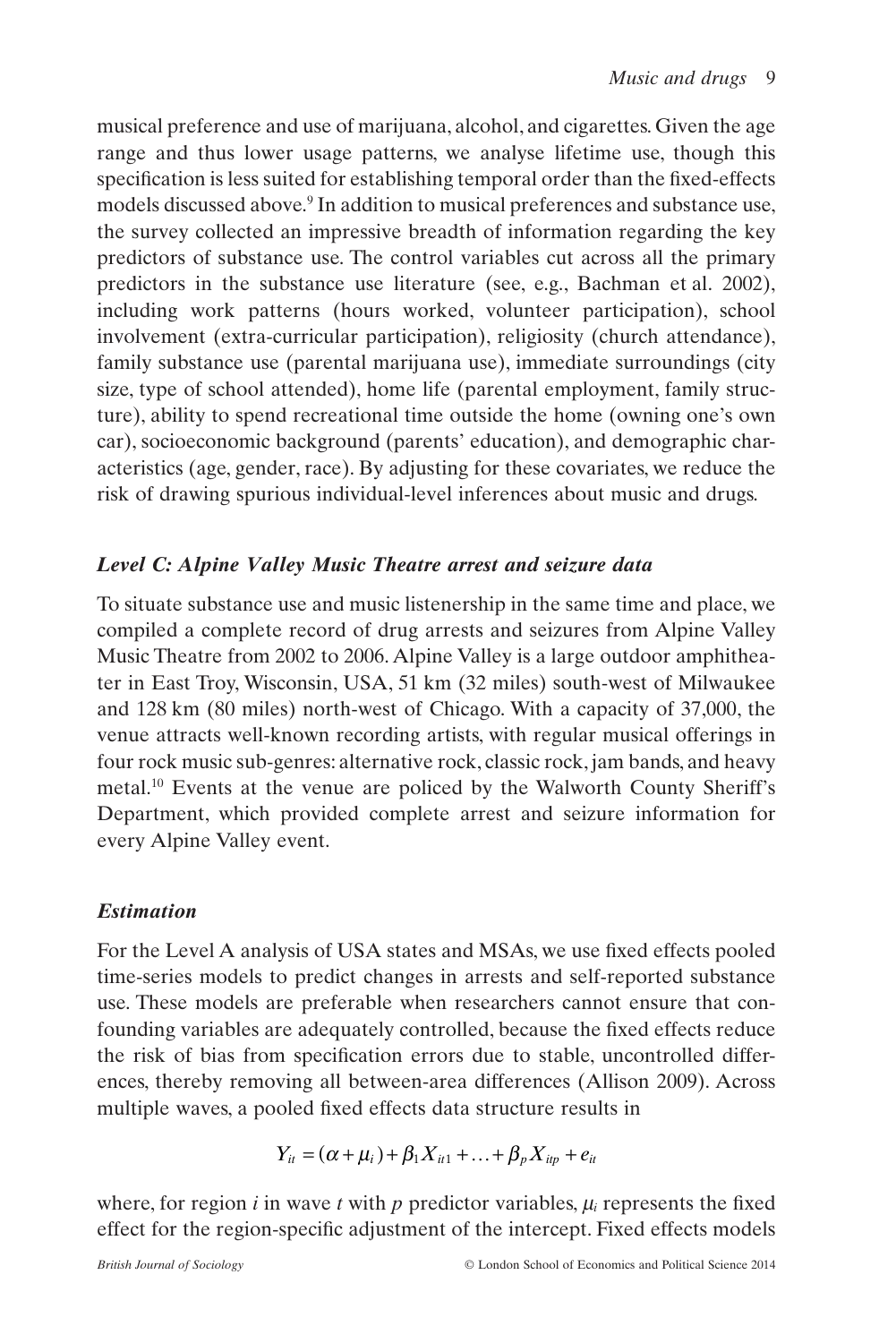are estimated in Stata. For our cross-sectional survey (Level B), we use standard logistic regression techniques with covariate adjustment. For the concert venue data (Level C), simple descriptive statistics are used.

#### **Results**

#### *Level A: Trends over time and place using aggregated data*

Our drug measures for the analysis of USA states include last month marijuana use among teens 12 to 17, any other illicit drug use among young adults 18 to 25, and cigarette use among teens. Our official drug measures include the rate (per 100,000 population) of juvenile total drug arrests and total DUI arrests. With regard to music, Arbitron reports distinct differences in listenership between teenagers and young adults. On average across the years, 8 per cent of teens listened to classic or hard rock<sup>11</sup>, compared to 14 per cent of young adults. Also, 14 per cent of teens listened to urban, compared to 12 per cent of young adults. On average, more young adults (8 per cent) than teens (5 per cent) listened to country, and more young adults (11 per cent) than teens (10 per cent) listened to alternative. Religious music accounts for a small share of the total listenership, about 1 per cent in both age groups.<sup>12</sup>

Since musical affiliations are closely correlated, we estimate separate models for the effects of each musical genre on each drug measure and age group, though all control variables are included in all models. Given the large number of models, we condensed the results into a single table, which does not display covariates used strictly as statistical controls. Further, we only display models for dependent variables in which the musical affiliation variables exhibit significant effects. Full models are available upon request.

Column 1 in Table II considers the effects of musical identification on total juvenile drug arrests (juvenile drug arrests are predicted using teen music listening). We find statistically significant effects for religious ( $p < 0.05$ ) and classic/hard rock  $(p < 0.01)$  music, net of demographic controls. The models show that for a one percentage point increase in religious music, there is a predicted decrease of about 3.9 in the juvenile drug arrest rate per 100,000 (which averaged 72 across all years). For a similar one per cent increase in classic/hard rock listening, there is a 1.2 unit increase in the juvenile drug arrest rate per 100,000. The total DUI arrest rate model is shown in column 2 of Table II. Country music ( $p < 0.001$ ) and classic/hard rock listenership ( $p <$ 0.001) among young adults have significant positive effects on the DUI arrest rate. A one percentage point increase in country listenership corresponds to a 25.2 increase in DUI arrests per 100,000 (which averaged 468 across all years), and a one per cent increase in classic/hard rock corresponds to an increase of 8.0 in DUI arrests per 100,000.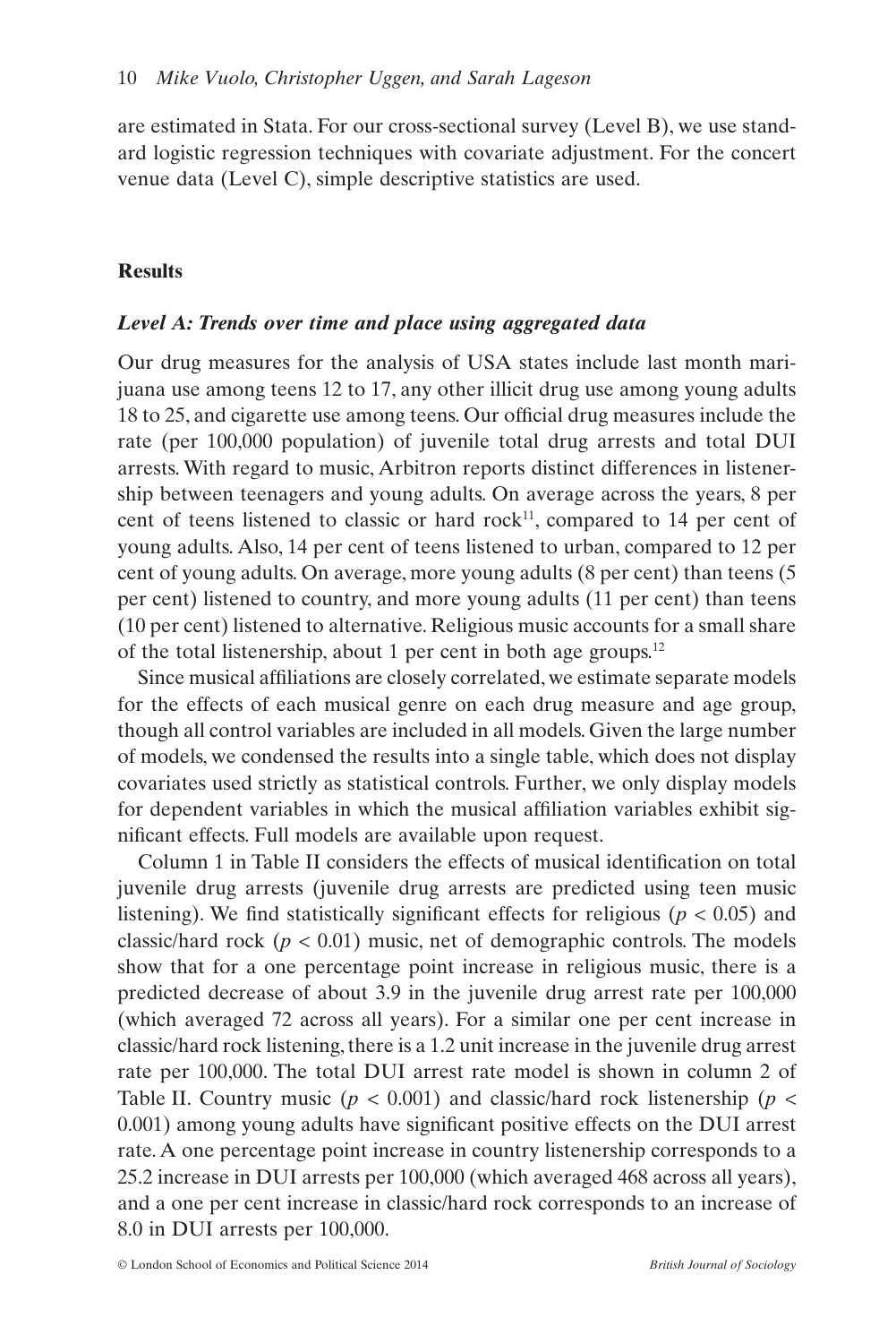|                            | Column 1<br>Total juvenile<br>drug arrest<br>rate; music<br>ages 12-17 (93<br>MSAs) | Column 2<br>Total DUI<br>arrest rate;<br>music ages<br>18-24 (93)<br>MSA <sub>s</sub> ) | Column 3<br>Self-reported<br>last month<br>marijuana use<br>ages 12-17;<br>music ages<br>$12 - 17(50)$<br>states $&$ DC $)$ | Column 4<br>Self-reported<br>last month<br>other drug use,<br>ages 18–25;<br>music ages<br>$18 - 24(50)$<br>states $&$ DC $)$ | Column 5<br>Self-reported<br>last month<br>cigarette use,<br>ages 12-17;<br>music ages<br>$12 - 17(50)$<br>states $&$ DC) |
|----------------------------|-------------------------------------------------------------------------------------|-----------------------------------------------------------------------------------------|-----------------------------------------------------------------------------------------------------------------------------|-------------------------------------------------------------------------------------------------------------------------------|---------------------------------------------------------------------------------------------------------------------------|
| <b>Musical Affiliation</b> |                                                                                     |                                                                                         |                                                                                                                             |                                                                                                                               |                                                                                                                           |
| Alternative                | 0.038                                                                               | $-2.765$                                                                                | $-0.285**$                                                                                                                  | $-0.126**$                                                                                                                    | $-0.233***$                                                                                                               |
| rock                       | (0.323)                                                                             | (2.622)                                                                                 | (0.061)                                                                                                                     | (0.034)                                                                                                                       | (0.032)                                                                                                                   |
| Country                    | 0.229                                                                               | 25.172**                                                                                | $-0.198$                                                                                                                    | 0.053                                                                                                                         | $-0.037$                                                                                                                  |
|                            | (0.905)                                                                             | (6.919)                                                                                 | (0.198)                                                                                                                     | (0.123)                                                                                                                       | (0.239)                                                                                                                   |
| Religious                  | $-3.944*$                                                                           | $-16.853$                                                                               | 0.039                                                                                                                       | $-0.041$                                                                                                                      | $-1.060*$                                                                                                                 |
|                            | (1.535)                                                                             | (12.088)                                                                                | (0.416)                                                                                                                     | (0.669)                                                                                                                       | (0.520)                                                                                                                   |
| Classic/Hard               | $1.190***$                                                                          | $8.011**$                                                                               | $0.216*$                                                                                                                    | $0.112*$                                                                                                                      | $0.168*$                                                                                                                  |
| rock                       | (0.208)                                                                             | (2.048)                                                                                 | (0.071)                                                                                                                     | (0.038)                                                                                                                       | (0.087)                                                                                                                   |
| Urban                      | $-0.245$                                                                            | $-2.223$                                                                                | $0.181***$                                                                                                                  | 0.115                                                                                                                         | $0.149*$                                                                                                                  |
|                            | (0.527)                                                                             | (4.664)                                                                                 | (0.034)                                                                                                                     | (0.164)                                                                                                                       | (0.059)                                                                                                                   |

**Table II:** *Level A estimates from separate fixed effects models for the effect of musical affiliation on drug-related outcomes*

*Sources*: FBI Uniform Crime Reports (MSAs; US Department of Justice, various years), National Household Survey on Drug Abuse (states;Wright 2003b, 2002,Wright and Davis 2001), US Census Bureau (MSAs and states; US Census Bureau 2003a, 2003b), US Bureau of Labor Statistics (MSAs and states; US Census Bureau 2003c),Arbitron (MSAs and states; Arbitron Radio Ratings and Media Research 2004).

*Notes*: (a) Numbers in parentheses are standard errors. (b) For analyses of MSAs, there are 93 groups and 459 observations, spanning 1998 to 2002. For analyses of states, there are 51 groups and 153 observations, spanning 1999 to 2001. (c) Each coefficient represents a different model. Each model controls for per cent black, per cent Hispanic, per cent males ages 15 to 24, population, and unemployment rate. The models for states additionally control for per cent with a high school education and income. Full models with controls are available upon request. (d)  $\pi p < 0.10$ \* *p* < 0.05 \*\* *p* < 0.01 \*\*\* *p* < 0.001 (two-tailed test)

Gusfield (1981) warns of the dangers of basing inferences on DUI arrest data, as enforcement rates vary greatly – a warning that extends to all arrest data. Although our fixed effects models effectively control for stable policy differences across jurisdictions, we are mindful of these cautions and thus consider self-reported drug use in Columns 3–5. Column 3 shows results from models of USA states predicting self-reported marijuana use for teens (which averaged 7.9 per cent).We find a significant positive effect of both classic/hard rock ( $p < 0.05$ ) and urban ( $p < 0.001$ ) music. A one per cent increase in classic/hard rock listenership predicts a 0.22 per cent increase in self-reported marijuana use, while a one per cent increase in urban listenership corresponds to a 0.18 per cent increase. These results support our expectations for both genres. Perhaps surprisingly, alternative music  $(p < 0.001)$  has a significant negative coefficient, with a one per cent increase in listenership corresponding to a 0.29 per cent decrease in marijuana use.

The effects of classic/hard rock and alternative music are replicated in models predicting use of illicit drugs other than marijuana among young adults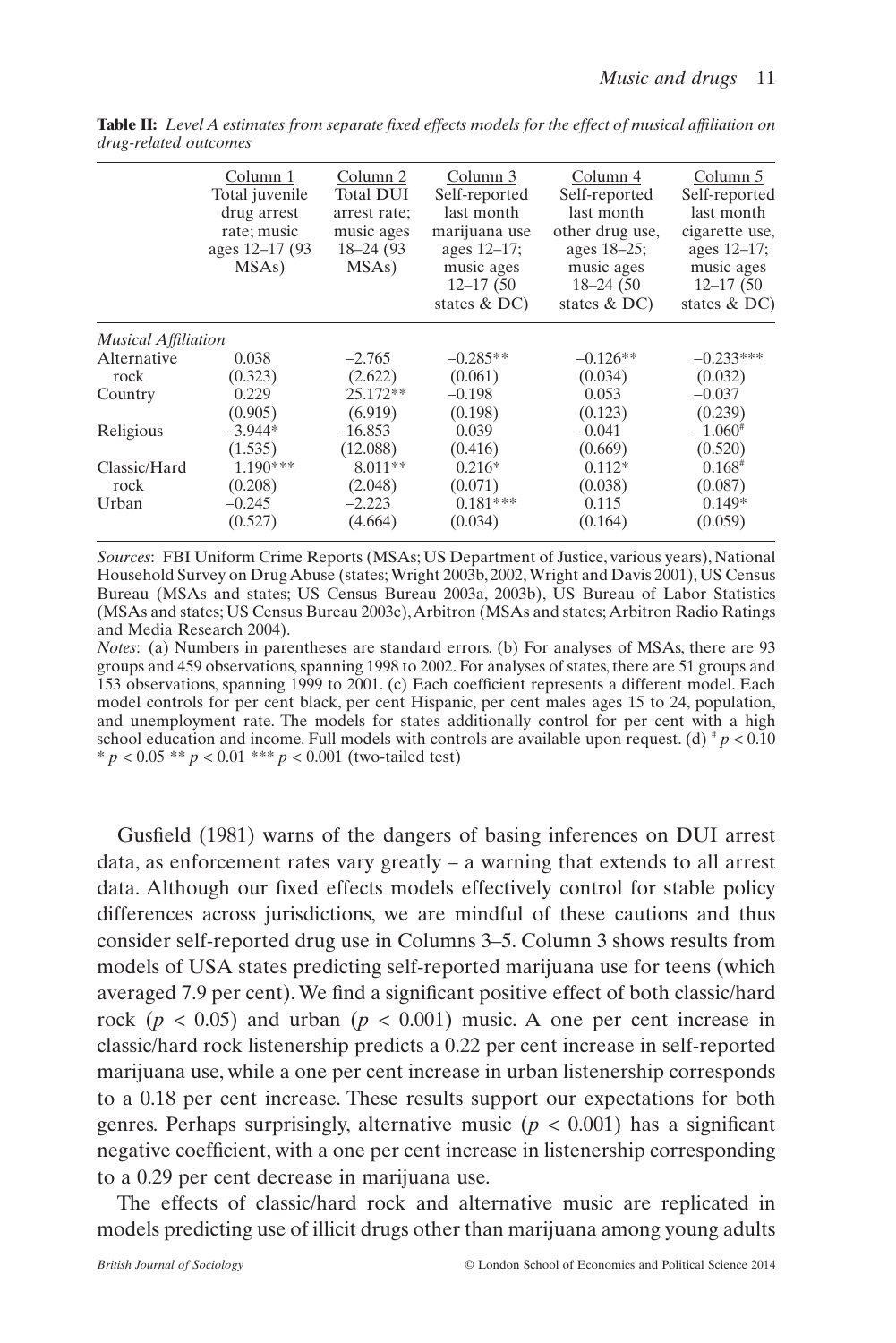(which averaged 6.4 per cent), as shown in column 4. A one per cent increase in classic/hard rock music corresponds to a 0.11 per cent increase in use of such drugs. A similar increase in alternative rock listenership predicts a 0.13 per cent decrease. As for drugs that are legal for adults but illegal for juveniles, Column 5 of Table II reports models predicting teen cigarette use (which averaged 15.3 per cent). Here, increases in both alternative  $(p < 0.001)$  and religious music (marginally significant,  $p < 0.10$ ) have negative effects. Urban music has a statistically significant ( $p < 0.05$ ) positive effect, while classic/hard rock is marginally significant and positive in direction, providing some support for our genre-specific expectations.

### *Level B: Addressing the ecological fallacy with individual-level survey data*

To learn whether those reporting certain musical preferences are the same individuals reporting particular substance use, we examine data from the only nationally representative US survey with information on both behaviours (Level B).Table III shows descriptive statistics for CBS News/*New York Times* data. At the time of the 1998 survey, alternative (23 per cent) and hip hop (20 per cent) were the most popular musical preferences, with rhythm and blues next at 13 per cent. Rock sub-genres, including classic rock, punk rock, and heavy metal and hard rock, together account for about 12 per cent of the sample. The remaining categories include country, religious music, opera, classical, jazz, pop, and a small but diverse 'other' category.13 Lifetime use of marijuana, alcohol, and cigarettes was 15 per cent, 43 per cent, and 36 per cent, respectively. Table III also shows descriptive statistics for the wide breadth of control variables used to address potential spuriousness in the association between musical preferences and substance use.

The bivariate relationships between musical preferences and substance use are shown in Figure I, sorted by marijuana prevalence rates. The figure clearly shows high use among the rock sub-genres, particularly for punk rock, classic rock, and heavy metal and hard rock. For example, those identifying a punk rock preference report lifetime use rates of 35 per cent for marijuana, 65 per cent for alcohol, and 46 per cent for cigarettes. Among non-rock genres, hip hop listeners report the highest use rates: 28 per cent for marijuana, 53 per cent for alcohol, and 45 per cent for cigarettes. The figure also shows very low rates of use among those favouring religious, pop, and country music, though the latter genre was associated with relatively high rates of alcohol (41 per cent) and cigarette (37 per cent) use.

Of course, these bivariate relationships may be spurious due to common or correlated causes. We therefore turn to logistic regression models that introduce a large battery of control variables. For each outcome in Table IV, we present a nested model that includes only musical preferences, followed by a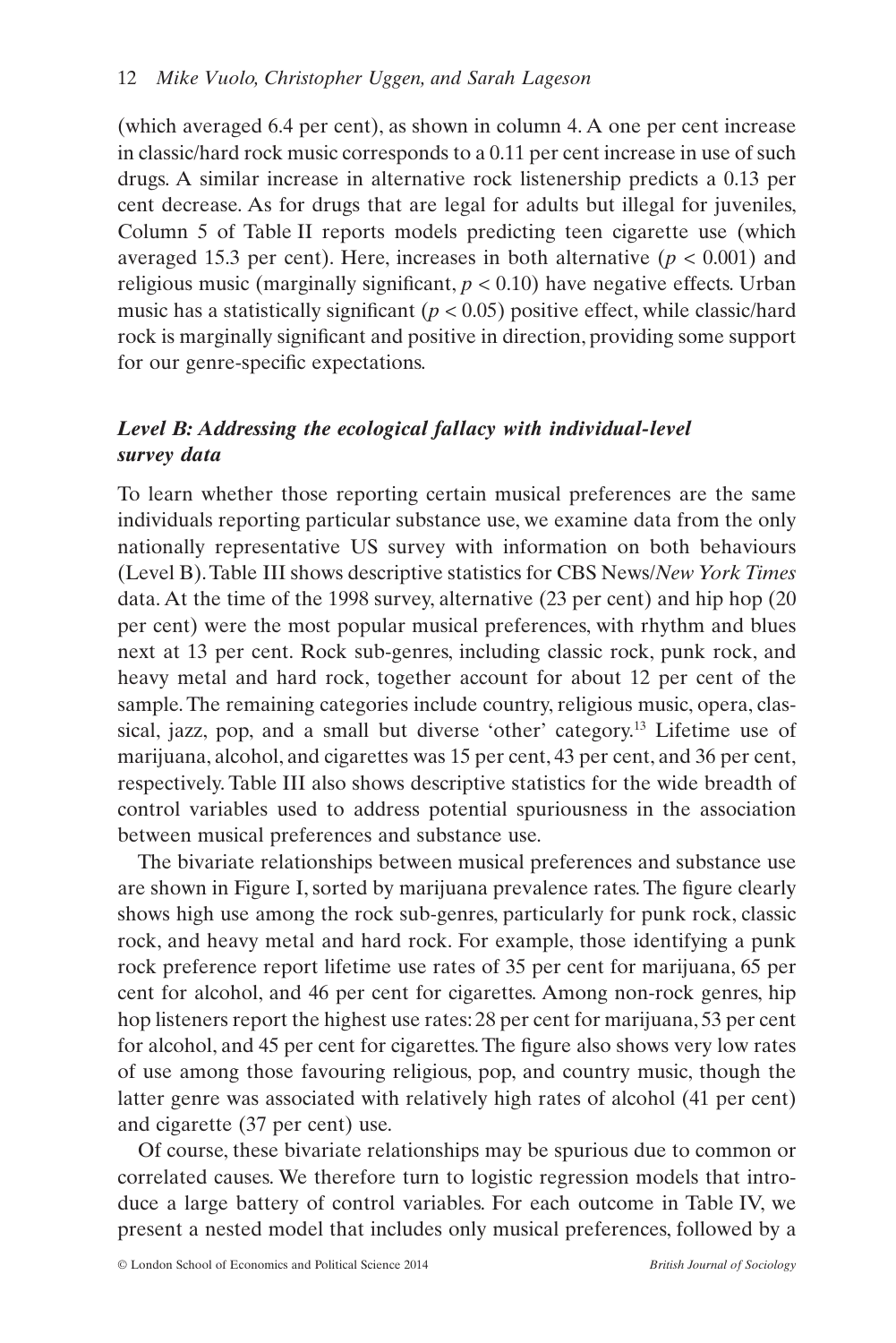| Variable                     | Categories                          | Percentage/Average |  |  |
|------------------------------|-------------------------------------|--------------------|--|--|
| Substance use                | Ever used marijuana                 | 14.7%              |  |  |
|                              | Ever drank alcohol                  | 43.2               |  |  |
|                              | Ever smoked cigarettes              | 35.9               |  |  |
| Musical preference           | Alternative rock                    | 23.4               |  |  |
|                              | Classic rock                        | 5.3                |  |  |
|                              | Pop                                 | 5.0                |  |  |
|                              | Punk rock                           | 2.5                |  |  |
|                              | Heavy metal/Hard rock               | 3.8                |  |  |
|                              | Religious                           | 3.2                |  |  |
|                              | Country                             | 7.8                |  |  |
|                              | Rhythm and blues                    | 12.9               |  |  |
|                              | Hip hop                             | 19.7               |  |  |
|                              | Opera/classical/jazz                | 3.5                |  |  |
|                              | Other                               | 12.9               |  |  |
| Age                          | Mean years (s.d.)                   | 15.0(1.4)          |  |  |
| Sex (female)                 | Female = $1$ ; male = $0$           | 50.8               |  |  |
| Race                         | White                               | 74.9               |  |  |
|                              | <b>Black</b>                        | 12.2               |  |  |
|                              | Asian                               | 2.1                |  |  |
|                              | Hispanic                            | 7.4                |  |  |
|                              | Other                               | 3.3                |  |  |
| Parent's highest education   | High school or less                 | 35.1               |  |  |
|                              | Some college or trade school        | 15.9               |  |  |
|                              | College graduate                    | 32.6               |  |  |
|                              | Post-graduate                       | 9.7                |  |  |
|                              | Don't know                          | 6.6                |  |  |
| Household parental structure | Both parents                        | 63.3               |  |  |
|                              | Only one parent                     | 19.7               |  |  |
|                              | Parent and step-parent              | 15.0               |  |  |
|                              | Someone else                        | 2.0                |  |  |
| Parents married              | Yes                                 | 67.6               |  |  |
| Father works                 | Yes                                 | 90.0               |  |  |
| Mother works                 | Yes                                 | 83.2               |  |  |
| Know parents smoke marijuana | Yes                                 | 19.8               |  |  |
| City type                    | Large city                          | 30.2               |  |  |
|                              | Suburbs                             | 41.7               |  |  |
|                              | Rural                               | 28.1               |  |  |
| Region                       | East                                | 17.7               |  |  |
|                              | Midwest                             | 26.9               |  |  |
|                              | South                               | 34.6               |  |  |
|                              | West                                | 20.7               |  |  |
| Work hours                   | Not working                         | 51.0               |  |  |
|                              | $0 - 5$                             | 16.6               |  |  |
|                              | $6 - 10$                            | 11.4               |  |  |
|                              | $11 - 20$                           | 7.6                |  |  |
|                              | More than 20                        | 13.5               |  |  |
| Volunteer activities         | Yes                                 | 59.0               |  |  |
|                              | Yes                                 | 73.6               |  |  |
| Extra-curricular activities  |                                     | 88.2               |  |  |
| School type                  | Public = 1; Private/Parochial = $0$ |                    |  |  |
| Have own car                 | Yes                                 | 15.4               |  |  |
| Church attendance            | Every week                          | 33.7               |  |  |
|                              | Almost every week                   | 16.5               |  |  |
|                              | Once or twice a month               | 16.7               |  |  |
|                              | Few times a year                    | 22.2               |  |  |
|                              | Never                               | 10.9               |  |  |

**Table III:** *Level B survey descriptive statistics, CBS News/New York Times data 1998 (reported as percentages, except where noted)*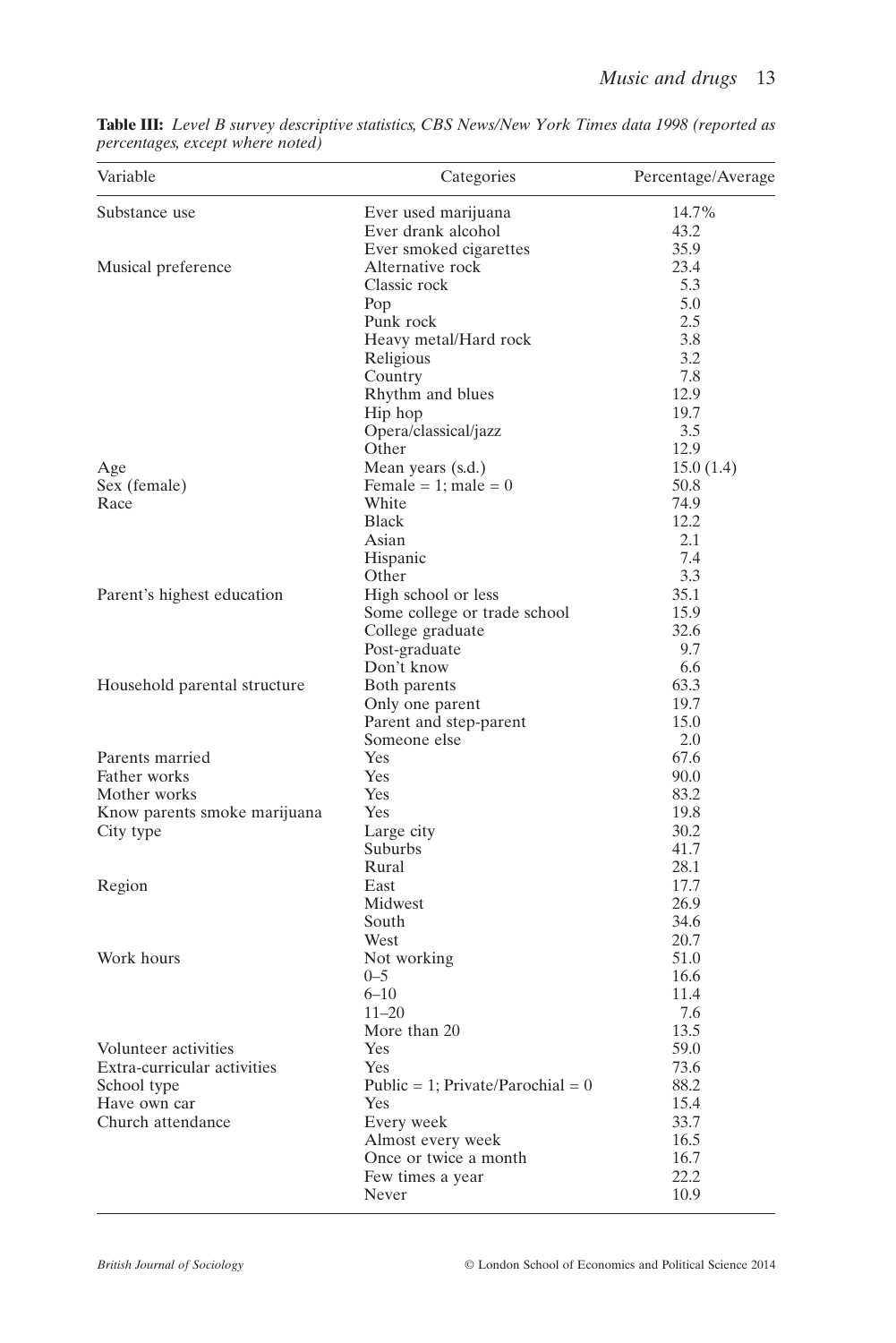

Source: CBS News/New York Times Survey 1998 *Source*: CBS News/*New York Times* Survey 1998

© London School of Economics and Political Science 2014 *British Journal of Sociology*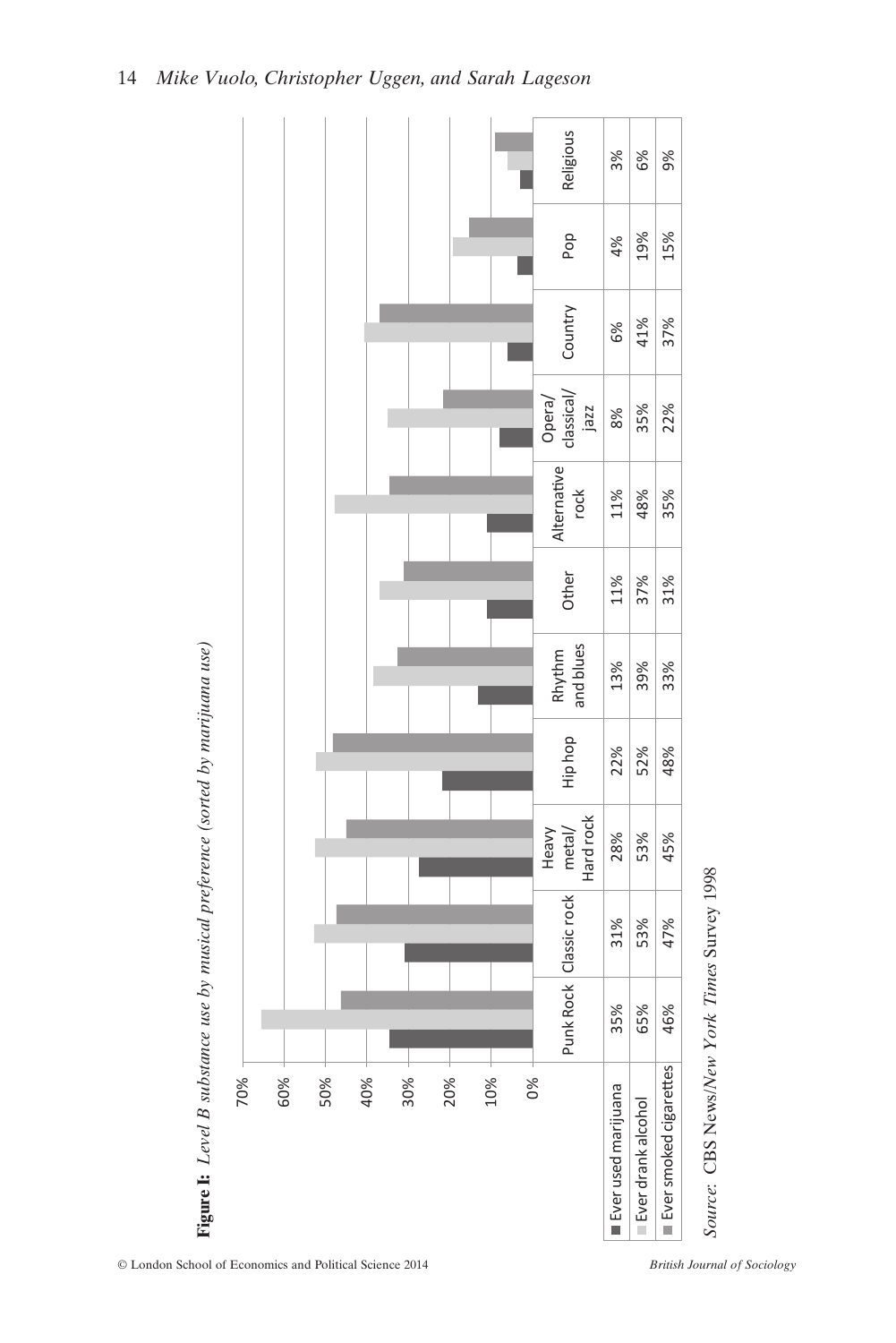|                                            |                     | Marijuana<br>Alcohol |                     | Cigarettes             |                      |                     |
|--------------------------------------------|---------------------|----------------------|---------------------|------------------------|----------------------|---------------------|
|                                            | Model 1             | Model 2              | Model 3             | Model 4                | Model 5              | Model 6             |
| Intercept                                  | $-2.242***$         | -8.118***            | $-0.131$            | $-8.368***$            | $-0.661***$          | $-5.554***$         |
|                                            | (0.224)             | (1.802)              | (0.132)             | (1.267)                | (0.139)              | (1.292)             |
| Music: Classic rock vs.                    | 1.403***            | $0.968*$             | 0.245               | $-0.391$               | $0.623*$             | 0.143               |
| Alternative                                | (0.374)             | (0.427)              | (0.305)             | (0.353)                | (0.308)              | (0.356)             |
| Music: Pop vs. Alternative                 | $-0.957$            | $-0.567$             | $-1.280***$         | $-1.454***$            | $-1.021*$            | $-0.990*$           |
|                                            | (0.755)             | (0.786)              | (0.377)             | (0.425)                | (0.410)              | (0.442)             |
| Music: Punk rock vs.                       | $1.354**$           | 1.370*               | 0.642               | $0.981*$               | 0.324                | 0.395               |
| Alternative                                | (0.502)             | (0.566)              | (0.442)             | (0.496)                | (0.437)              | (0.499)             |
| Music: Heavy metal/Hard                    | $1.325**$           | 1.224*               | 0.303               | 0.202                  | 0.255                | 0.140               |
| rock vs. Alternative                       | (0.436)             | (0.499)              | (0.364)             | (0.417)<br>$-2.598***$ | (0.372)<br>$-1.573*$ | (0.423)             |
| Music: Religious vs.<br>Alternative        | $-1.160$            | $-0.838$             | -2.543***           |                        |                      | $-1.746**$          |
| Music: Country vs.                         | (1.041)<br>$-0.649$ | (1.084)<br>$-0.764$  | (0.743)<br>$-0.241$ | (0.772)<br>$-0.716*$   | (0.623)<br>0.122     | (0.678)<br>$-0.215$ |
| Alternative                                | (0.561)             | (0.589)              | (0.268)             |                        |                      |                     |
| Music: Rhythm and blues                    | 0.296               | 0.115                | $-0.240$            | (0.313)<br>$-0.299$    | (0.276)<br>$-0.109$  | (0.311)<br>$-0.212$ |
| vs. Alternative                            | (0.356)             | (0.409)              | (0.228)             | (0.280)                | (0.241)              | (0.290)             |
| Music: Hip hop vs.                         | $0.834**$           | $0.559*$             | $0.289*$            | $0.433*$               | $0.593**$            | $0.625*$            |
| Alternative                                | (0.293)             | (0.336)              | (0.200)             | (0.243)                | (0.205)              | (0.246)             |
| Music: Opera/classical/jazz                | $-0.499$            | $-0.745$             | $-0.428$            | $-0.822$ <sup>#</sup>  | $-1.062*$            | –1.496**            |
| vs. Alternative                            | (0.763)             | (0.797)              | (0.385)             | (0.447)                | (0.505)              | (0.577)             |
| Music: Other vs.                           | 0.199               | 0.307                | $-0.371$            | $-0.476*$              | $-0.171$             | $-0.229$            |
| Alternative                                | (0.362)             | (0.397)              | (0.229)             | (0.260)                | (0.241)              | (0.270)             |
| Age                                        |                     | $0.430***$           |                     | $0.525***$             |                      | $0.374***$          |
|                                            |                     | (0.101)              |                     | (0.070)                |                      | (0.071)             |
| Sex: Female vs. Male                       |                     | $-0.497*$            |                     | $-0.046$               |                      | 0.108               |
|                                            |                     | (0.225)              |                     | (0.156)                |                      | (0.160)             |
| Race: Black vs. White                      |                     | 0.031                |                     | $-0.480$               |                      | $-0.820**$          |
|                                            |                     | (0.397)              |                     | (0.300)                |                      | (0.319)             |
| Race: Asian vs. White                      |                     | $-0.230$             |                     | $-0.296$               |                      | $-0.083$            |
|                                            |                     | (0.749)              |                     | (0.532)                |                      | (0.573)             |
| Race: Other vs. White                      |                     | 0.061                |                     | 0.088                  |                      | $-0.440$            |
|                                            |                     | (0.633)              |                     | (0.426)                |                      | (0.463)             |
| Race: Hispanic vs. White                   |                     | 0.156                |                     | 0.387                  |                      | 0.211               |
|                                            |                     | (0.405)              |                     | (0.301)                |                      | (0.309)             |
| Parent education: Some                     |                     | $-0.216$             |                     | $-0.110$               |                      | 0.160               |
| college vs. H.S.                           |                     | (0.330)              |                     | (0.236)<br>$-0.043$    |                      | (0.237)<br>$-0.185$ |
| Parent education: College<br>grad vs. H.S. |                     | 0.106<br>(0.268)     |                     | (0.190)                |                      | (0.196)             |
| Parent education:                          |                     | 0.157                |                     | $-0.096$               |                      | 0.028               |
| Post-graduate vs. H.S.                     |                     | (0.418)              |                     | (0.287)                |                      | (0.299)             |
| Parent education: Don't                    |                     | -1.399               |                     | $-0.153$               |                      | $-0.591$            |
| know vs. H.S.                              |                     | (1.050)              |                     | (0.397)                |                      | (0.445)             |
| Home structure: 1 Parent                   |                     | 0.494                |                     | $-0.307$               |                      | 0.306               |
| vs. Both                                   |                     | (0.492)              |                     | (0.375)                |                      | (0.367)             |
| Home structure: Parent &                   |                     | 0.445                |                     | $-0.329$               |                      | $0.634*$            |
| Step vs. Both                              |                     | (0.457)              |                     | (0.338)                |                      | (0.324)             |
| Home structure: Someone                    |                     | 0.613                |                     | $1.402*$               |                      | 0.106               |
| else vs. Both                              |                     | (0.818)              |                     | (0.767)                |                      | (0.664)             |
| Parents married                            |                     | $-0.074$             |                     | $-0.408$               |                      | 0.089               |
|                                            |                     | (0.446)              |                     | (0.331)                |                      | (0.323)             |
| Father works                               |                     | 0.062                |                     | 0.499                  |                      | $-0.518$            |
|                                            |                     | (0.420)              |                     | (0.335)                |                      | (0.327)             |
| Mother works                               |                     | $-0.389$             |                     | $0.684**$              |                      | $-0.060$            |
|                                            |                     | (0.281)              |                     | (0.218)                |                      | (0.216)             |

**Table IV:** *Level B logistic regression predicting ever used a given substance (1998)*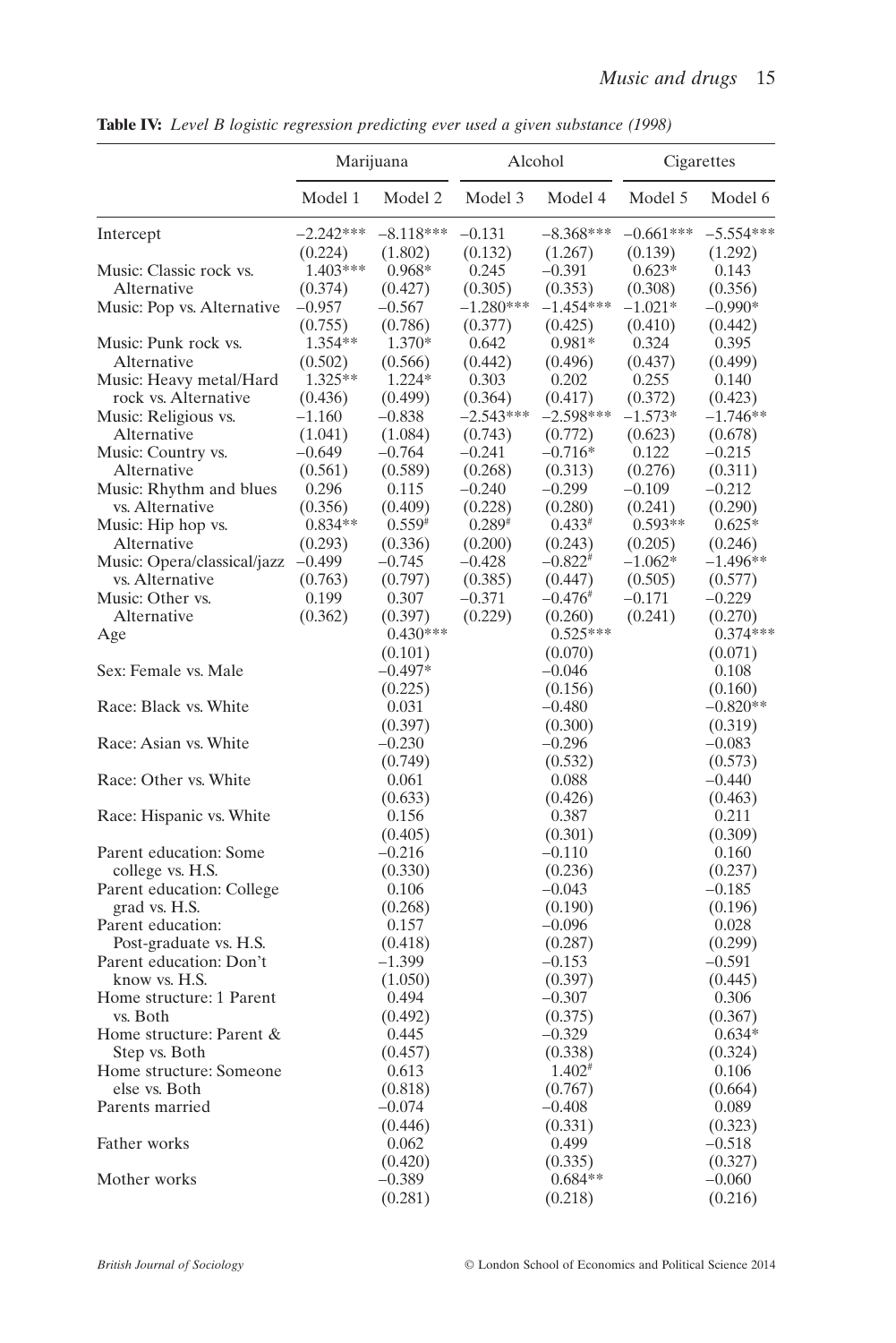#### **Table IV:** *Continued*

|                             |             | Marijuana<br>Alcohol |           |           | Cigarettes |            |
|-----------------------------|-------------|----------------------|-----------|-----------|------------|------------|
|                             | Model 1     | Model 2              | Model 3   | Model 4   | Model 5    | Model 6    |
| Parents smoke marijuana     |             | $0.977***$           |           | $0.533**$ |            | $0.990***$ |
|                             |             | (0.245)              |           | (0.202)   |            | (0.200)    |
| City type: Suburbs vs. City |             | $-0.133$             |           | $-0.183$  |            | $-0.215$   |
|                             |             | (0.263)              |           | (0.188)   |            | (0.194)    |
| City type: Rural vs. City   |             | $-0.124$             |           | 0.109     |            | $-0.007$   |
|                             |             | (0.298)              |           | (0.210)   |            | (0.214)    |
| Region: Midwest vs. East    |             | $-0.753*$            |           | $-0.573*$ |            | $-0.223$   |
|                             |             | (0.331)              |           | (0.233)   |            | (0.237)    |
| Region: South vs. East      |             | $-0.384$             |           | $-0.305$  |            | $-0.211$   |
|                             |             | (0.314)              |           | (0.232)   |            | (0.236)    |
| Region: West vs. East       |             | $-0.223$             |           | $-0.328$  |            | $-0.596*$  |
|                             |             | (0.329)              |           | (0.249)   |            | (0.261)    |
| Work hours: 0–5 vs. Not     |             | $0.657*$             |           | 0.021     |            | 0.063      |
| working                     |             | (0.317)              |           | (0.221)   |            | (0.231)    |
| Work hours: 5-10 vs. Not    |             | 0.482                |           | $0.570*$  |            | 0.408      |
| working                     |             | (0.370)              |           | (0.247)   |            | (0.254)    |
| Work hours: 11-20 vs. Not   |             | 0.285                |           | 0.285     |            | $0.589*$   |
| working                     |             | (0.394)              |           | (0.296)   |            | (0.293)    |
| Work hours: >20 vs. Not     |             | $0.664*$             |           | 0.302     |            | 0.896***   |
| working                     |             | (0.312)              |           | (0.246)   |            | (0.243)    |
| Volunteer activities        |             | $-0.023$             |           | $0.331*$  |            | $-0.018$   |
|                             |             | (0.231)              |           | (0.166)   |            | (0.170)    |
| Extracurricular activities  |             | $-0.298$             |           | 0.194     |            | $-0.230$   |
|                             |             | (0.244)              |           | (0.184)   |            | (0.185)    |
| School type: Public vs.     |             | 0.557                |           | $-0.281$  |            | $-0.246$   |
| other                       |             | (0.402)              |           | (0.248)   |            | (0.251)    |
| Have own car                |             | $-0.121$             |           | 0.296     |            | 0.157      |
|                             |             | (0.310)              |           | (0.246)   |            | (0.242)    |
| Church: Every week vs.      |             | $-0.930*$            |           | $-0.391$  |            | $-0.160$   |
| Never                       |             | (0.370)              |           | (0.281)   |            | (0.290)    |
| Church: Almost every        |             | $-0.631$             |           | $-0.392$  |            | 0.005      |
| week vs. Never              |             | (0.412)              |           | (0.310)   |            | (0.321)    |
| Church: Once/twice a        |             | $-0.335$             |           | 0.033     |            | 0.225      |
| month vs. Never             |             | (0.358)              |           | (0.298)   |            | (0.305)    |
| Church: Few times a year    |             | $-0.711*$            |           | 0.121     |            | 0.136      |
| vs. Never                   |             | (0.350)              |           | (0.283)   |            | (0.290)    |
| -2 Log-likelihood           | 706.65      | 605.80               | 1250.77   | 1056.46   | 1185.20    | 1013.40    |
| Chi-squared, df             | $45***, 10$ | 145***.              | 53***, 10 | 247***.   | 47***, 10  | 219***.    |
|                             |             | 44                   |           | 44        |            | 44         |

*Source*: CBS News/*New York Times* Survey, 1998.

*Note*: Standard errors are in parentheses.

 $p^* p < 0.10$ ,  $p^* p < 0.05$ ,  $p^* p < 0.01$ ,  $p^* p < 0.001$ 

model with the full set of control variables. As the modal category, alternative rock represents the baseline category for comparison. Beginning with marijuana in Model 1, we find significantly higher use among those identifying classic rock, punk rock, heavy metal and hard rock, and hip hop as their musical preferences. The three rock sub-genres remain predictive in Model 2, though hip hop is reduced to marginal significance. The magnitude of most significant coefficients is reduced in Model 2, due to their correlation with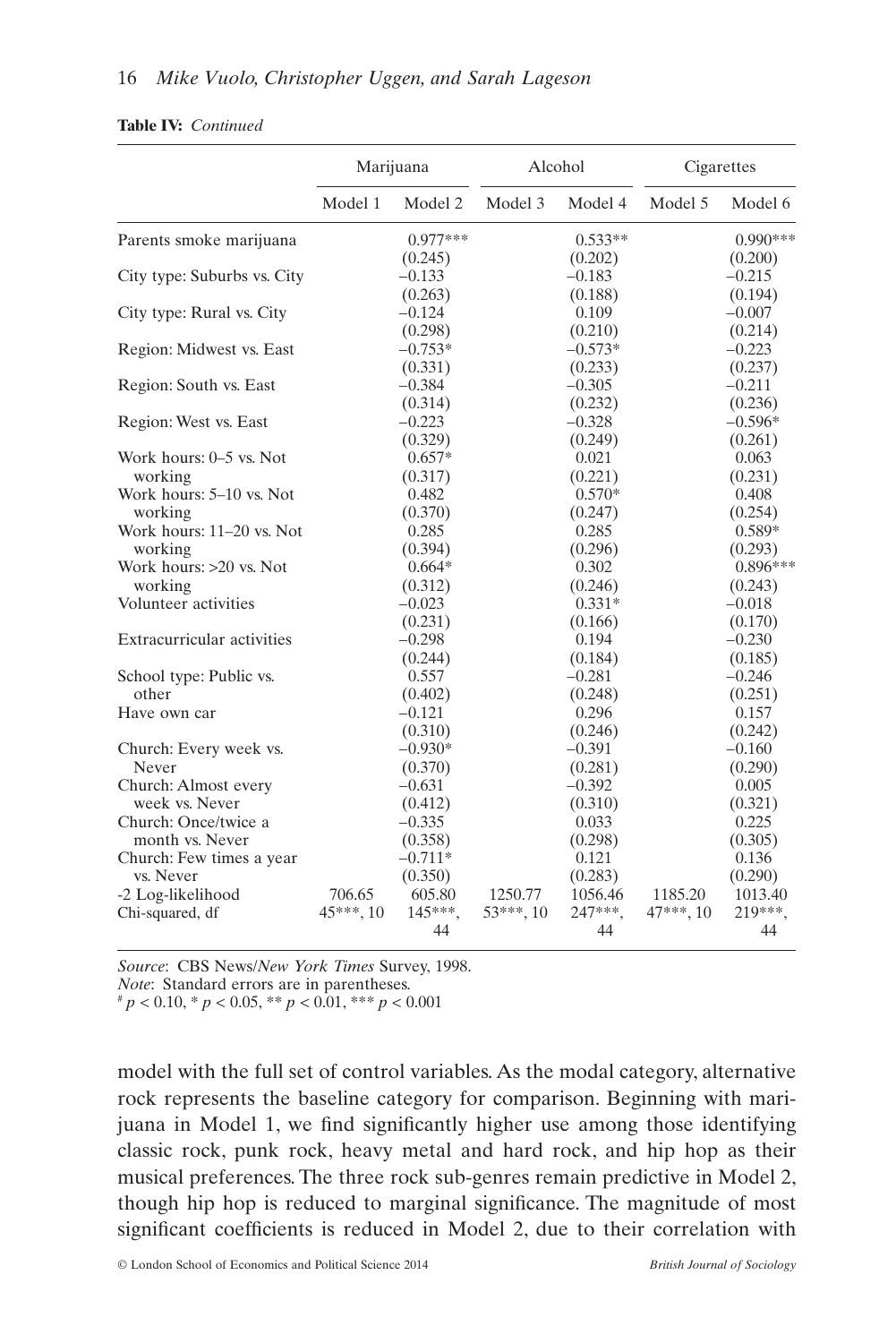control variables such as age. Nevertheless, the estimated coefficients remain strong and statistically significant predictors. Compared to alternative rock, those who identified punk rock as their musical preference were 3.9 times  $(e^{1.379} = 3.935)$  more likely to have smoked marijuana in their lifetime (*p* < 0.05), net of the control variables. Similarly, those identifying heavy metal/hard rock and classic rock were 3.4 and 2.6 times more likely to have used marijuana, respectively ( $p < 0.05$ ).

Musical preferences thus remain robust predictors in models with strong controls. Consistent with the substance use literature, females are 39 per cent less likely than males to have smoked marijuana ( $p < 0.05$ ) and use increases with age ( $p < 0.001$ ). Further, teens who work either a few hours per week (0) to 5) or many hours (more than 20) are more likely to use marijuana than those who do not work. Church attendance also has a statistically significant effect, with weekly attenders about 61 per cent less likely to have used marijuana than non-attenders.The musical preference effects hold even after inclusion of powerful predictors such as parental marijuana use, which raises the odds of respondents' marijuana use by about 2.7 times.

Turning to the results for alcohol use in Model 4, musical preferences again remain statistically significant in the face of strong control variables. Relative to those who favour alternative rock, punk rock devotees are about 2.7 times more likely to use alcohol ( $p < 0.05$ ) and religious music listeners are 93 per cent less likely to drink ( $p < 0.001$ ). Preferences for pop, a taste linked to childhood and early-adolescent age norms, are associated with a 77 per cent reduction in alcohol use  $(p < 0.001)$ . We also find a negative effect of country music relative to alternative rock, with the former about 51 per cent less likely to imbibe. While this finding may be surprising, it is not inconsistent with our aggregate-level results, where the only significant country music finding was for those 18–25 years old. Similar to the marijuana model, a preference for hip hop is positive but only marginally significant. Again among the control variables, age, hours worked, and parental marijuana use are significant predictors of alcohol use. In addition, those who report that their mother is employed are about twice as likely to use alcohol ( $p < 0.001$ ).

There is little to differentiate the rock sub-genres with respect to cigarette use, as shown in Model 6.As with alcohol, we again find statistically significant negative effects for religious and pop music, with odds of use about 83 per cent and 63 per cent lower than alternative rock, respectively. In addition, opera, classical, and jazz preferences are associated with lower odds of cigarette use  $(p < 0.10)$ . Finally, supporting our aggregate-level results, those identifying a hip hop preference are about 87 per cent more likely to have smoked cigarettes than those preferring alternative rock ( $p < 0.05$ ). We again find significant effects for age, hours worked, and parental marijuana use. In addition, there is a significant race effect, with blacks about 56 per cent less likely to have smoked cigarettes than whites  $(p < 0.01)$ .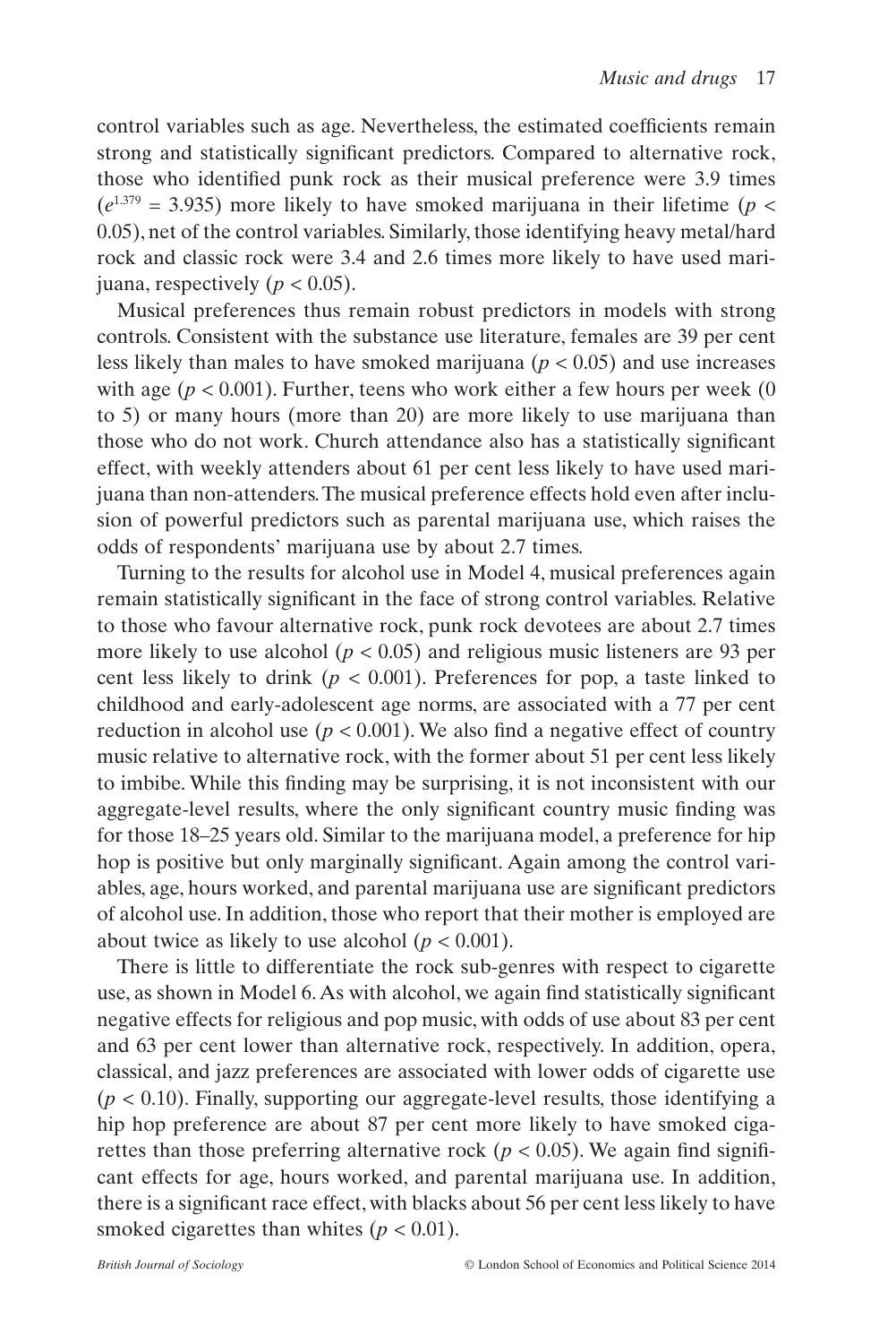**Figure II:** *Level C marijuana, LSD, and cocaine arrests by musical sub-genre at all concerts at Alpine Valley Music Theater, 2002–2006*



*Source*: Walworth County, Wisconsin, USA Sherriff's Department

Even after adjusting for the robust set of controls suggested by the substance use literature, our cross-sectional models (Level B) reveal significant differences in substance use by musical preference. Consistent with the aggregate level results (Level A), we again find a positive association between rock music and substance use. The more refined individual-level data, however, show important differentiation among the rock sub-genres. We also find consistent evidence tying hip hop to marijuana and cigarette use and, again, observe a negative association between religious music and substance use.We next explore the rock sub-genres in greater detail, using data situating drugs and music in the same time and place.

### *Level C: Concert data situating drug types and musical sub-genres in time and place*

Examining substance use at concerts (Level C) helps to address an unknown from the analytic levels A and B: the *simultaneity* of music listening and drug use. Given our theoretical framework, it is critical to establish the two phenomena as co-occurring and to deepen our analysis of sub-genres. Our focus here is rock music, given its widespread association with substance use across the Level A and Level B results and the qualitative literature tying drug use to rock sub-genres.14 Figure II shows marijuana, LSD, and cocaine arrests per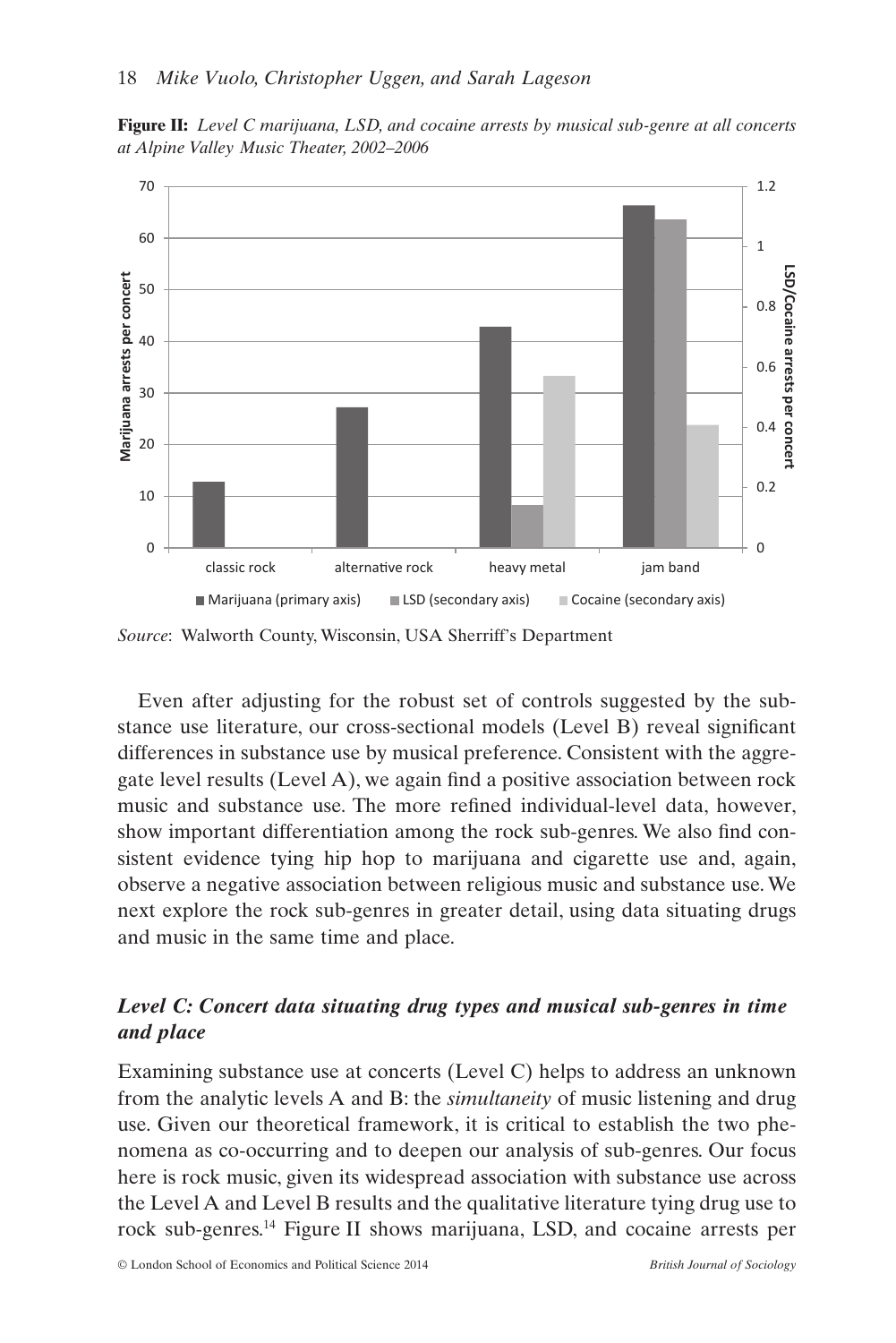concert across four rock sub-genres, based on analysis of 40 Alpine Valley concerts from 2002 to 2006.While marijuana is ubiquitous across all four, only the heavy metal and jam band sub-genres elicit arrests for cocaine and LSD, as expressed on the secondary axis. Two sub-genres involved *only* marijuana arrests, with an average of about 13 per classic rock concert and 28 per alternative rock concert. Jam band and heavy metal concerts provoke arrests for all three types of drugs, and their rate of marijuana arrests – 43 per heavy metal concert and 66 per jam band concert – far exceeds that of other concerts. Consistent with qualitative research associating hallucinogens with 'Deadheads' (Epstein and Sardiello 1990), jam band concerts also elicit more LSD arrests (1.1 per concert) than heavy metal shows (0.14 per concert), although LSD and cocaine base rates are very low for all sub-genres. Heavy metal concerts average 0.6 arrests per concert for cocaine, relative to 0.4 arrests for jam band concerts.

Table V shows the distribution of drug *seizures* at these concerts. Similar patterns emerge: the concerts with only marijuana seizures featured alternative rock and classic rock sub-genres, with the exception of a single heavy metal band in 2006. Cocaine, ecstasy, hashish, heroin, and LSD seizures occurred exclusively at jam band concerts, again with a heavy metal exception for Ozzfest (a multi-band, multi-genre festival). Psilocybin is widespread across genres, occurring in all but classic rock concerts.

Though our data cannot speak to the demographic characteristics of audiences, the low level and limited variety of drug arrests at classic rock concerts is consistent with life-course theories of drug use. Classic rock bands are labeled as such because of their enduring popularity – many concert-goers are older and prefer only marijuana, and at a lesser rate than attendees in other sub-genres. Jam band attendees experience the full spectrum of drugs at high levels, while heavy metal and alternative rock concert attendees are more specific in their use, mostly at lower levels. Overall, these data support expectations about substance use differences at the sub-genre level: tastes in drugs, as well as music, help constitute these sub-genres as distinctive scenes.

#### **Discussion**

Sociological research findings are greatly strengthened when affirmed by diverse methods. While interviews, observations, content analyses, and smallscale psychological studies have greatly contributed to understanding the covariation between tastes for music and substance use, such understanding is complemented and bolstered by a generalizable quantitative assessment. Recognizing that any quantitative approach has its own disadvantages, we examined taste clusters of drugs and music using US data from three analytic levels. We first used Arbitron Format Trends to estimate fixed effects models of music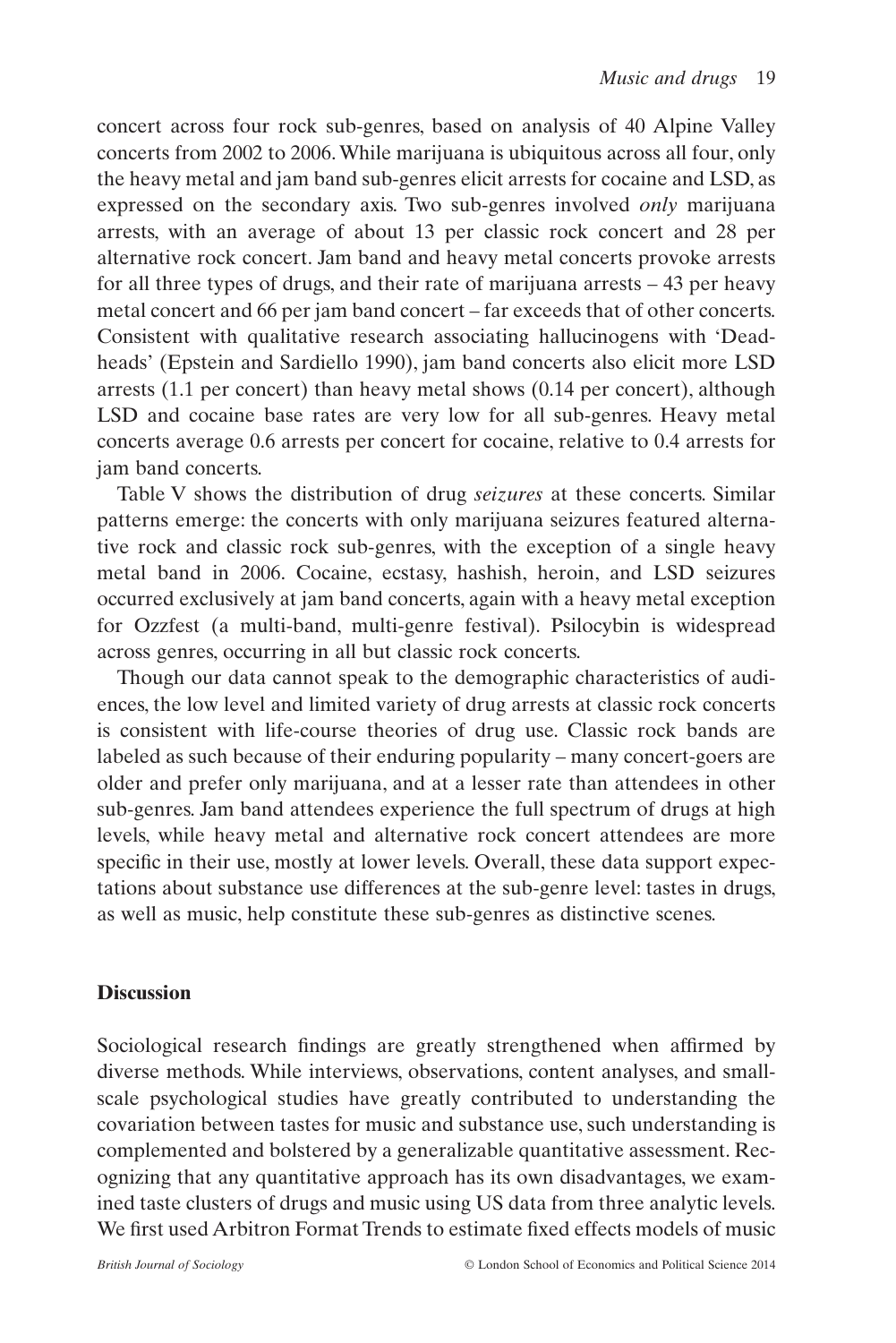| Alternative rock<br>Creed (2002)<br>Pearl Jam (2003)<br>Alternative rock<br>David Lee Roth (2002)<br>Classic rock<br>Aerosmith (2002, 2003, 2006)<br>Classic rock<br>Classic rock<br>$ZZ$ Top & Ted Nugent $(2003)$<br>Bon Jovi (2003)<br>Classic rock<br>Kiss(2003)<br>Classic rock<br>Motley Crue (2006)<br>Classic rock<br>Korn (2006)<br>Heavy metal**<br>Ozzfest (2002, 2003, 2005, 2006)<br>Cocaine<br>Heavy metal**<br>Jam bands<br>Jimmy Buffett (2003)<br>Jam bands<br>Grateful Dead (2002)<br>Phish (2003, 2004)<br>Jam bands<br>Deadheads (2004)<br>Jam bands<br>Dave Matthews Band (2006)<br>Jam bands<br>String Cheese Incident (2002)<br>Jam bands<br>Grateful Dead (2002)<br>Jam bands<br>Dave Matthews Band (2002, 2003, 2004)<br>Jam bands | Drug seized     | Musical artist | Musical style<br>(Amazon.com) |
|-------------------------------------------------------------------------------------------------------------------------------------------------------------------------------------------------------------------------------------------------------------------------------------------------------------------------------------------------------------------------------------------------------------------------------------------------------------------------------------------------------------------------------------------------------------------------------------------------------------------------------------------------------------------------------------------------------------------------------------------------------------|-----------------|----------------|-------------------------------|
|                                                                                                                                                                                                                                                                                                                                                                                                                                                                                                                                                                                                                                                                                                                                                             | Marijuana only* |                |                               |
|                                                                                                                                                                                                                                                                                                                                                                                                                                                                                                                                                                                                                                                                                                                                                             |                 |                |                               |
|                                                                                                                                                                                                                                                                                                                                                                                                                                                                                                                                                                                                                                                                                                                                                             |                 |                |                               |
|                                                                                                                                                                                                                                                                                                                                                                                                                                                                                                                                                                                                                                                                                                                                                             |                 |                |                               |
|                                                                                                                                                                                                                                                                                                                                                                                                                                                                                                                                                                                                                                                                                                                                                             |                 |                |                               |
|                                                                                                                                                                                                                                                                                                                                                                                                                                                                                                                                                                                                                                                                                                                                                             |                 |                |                               |
|                                                                                                                                                                                                                                                                                                                                                                                                                                                                                                                                                                                                                                                                                                                                                             |                 |                |                               |
|                                                                                                                                                                                                                                                                                                                                                                                                                                                                                                                                                                                                                                                                                                                                                             |                 |                |                               |
|                                                                                                                                                                                                                                                                                                                                                                                                                                                                                                                                                                                                                                                                                                                                                             |                 |                |                               |
|                                                                                                                                                                                                                                                                                                                                                                                                                                                                                                                                                                                                                                                                                                                                                             |                 |                |                               |
|                                                                                                                                                                                                                                                                                                                                                                                                                                                                                                                                                                                                                                                                                                                                                             |                 |                |                               |
|                                                                                                                                                                                                                                                                                                                                                                                                                                                                                                                                                                                                                                                                                                                                                             |                 |                |                               |
|                                                                                                                                                                                                                                                                                                                                                                                                                                                                                                                                                                                                                                                                                                                                                             |                 |                |                               |
|                                                                                                                                                                                                                                                                                                                                                                                                                                                                                                                                                                                                                                                                                                                                                             |                 |                |                               |
|                                                                                                                                                                                                                                                                                                                                                                                                                                                                                                                                                                                                                                                                                                                                                             |                 |                |                               |
|                                                                                                                                                                                                                                                                                                                                                                                                                                                                                                                                                                                                                                                                                                                                                             | Ecstasy         |                |                               |
|                                                                                                                                                                                                                                                                                                                                                                                                                                                                                                                                                                                                                                                                                                                                                             |                 |                |                               |
|                                                                                                                                                                                                                                                                                                                                                                                                                                                                                                                                                                                                                                                                                                                                                             |                 |                |                               |
|                                                                                                                                                                                                                                                                                                                                                                                                                                                                                                                                                                                                                                                                                                                                                             |                 | Phish (2003)   | Jam bands                     |
| Deadheads (2004)<br>Jam bands                                                                                                                                                                                                                                                                                                                                                                                                                                                                                                                                                                                                                                                                                                                               |                 |                |                               |
| Jam bands<br>Grateful Dead (2002)                                                                                                                                                                                                                                                                                                                                                                                                                                                                                                                                                                                                                                                                                                                           | Hashish         |                |                               |
| Phish (2004)<br>Jam bands                                                                                                                                                                                                                                                                                                                                                                                                                                                                                                                                                                                                                                                                                                                                   |                 |                |                               |
| Jam bands<br>Deadheads (2004)                                                                                                                                                                                                                                                                                                                                                                                                                                                                                                                                                                                                                                                                                                                               |                 |                |                               |
| Jam bands<br>Grateful Dead (2002)                                                                                                                                                                                                                                                                                                                                                                                                                                                                                                                                                                                                                                                                                                                           | Heroin          |                |                               |
| Phish (2004)<br>Jam bands                                                                                                                                                                                                                                                                                                                                                                                                                                                                                                                                                                                                                                                                                                                                   |                 |                |                               |
| Dave Matthews Band (2006)<br>Jam bands                                                                                                                                                                                                                                                                                                                                                                                                                                                                                                                                                                                                                                                                                                                      |                 |                |                               |
| String Cheese Incident (2002)<br>Jam bands                                                                                                                                                                                                                                                                                                                                                                                                                                                                                                                                                                                                                                                                                                                  | LSD             |                |                               |
| Grateful Dead (2002)<br>Jam bands                                                                                                                                                                                                                                                                                                                                                                                                                                                                                                                                                                                                                                                                                                                           |                 |                |                               |
| Ozzfest $(2002)$<br>Heavy metal                                                                                                                                                                                                                                                                                                                                                                                                                                                                                                                                                                                                                                                                                                                             |                 |                |                               |
| Jam bands<br>Phish (2003, 2004)                                                                                                                                                                                                                                                                                                                                                                                                                                                                                                                                                                                                                                                                                                                             |                 |                |                               |
| Deadheads (2004)<br>Jam bands                                                                                                                                                                                                                                                                                                                                                                                                                                                                                                                                                                                                                                                                                                                               |                 |                |                               |
| Alternative rock<br>Radiohead (2003)                                                                                                                                                                                                                                                                                                                                                                                                                                                                                                                                                                                                                                                                                                                        | Psilocybin      |                |                               |
| Coldplay (2005)<br>Alternative rock                                                                                                                                                                                                                                                                                                                                                                                                                                                                                                                                                                                                                                                                                                                         |                 |                |                               |
| Ozzfest (2005, 2006)<br>Heavy metal**                                                                                                                                                                                                                                                                                                                                                                                                                                                                                                                                                                                                                                                                                                                       |                 |                |                               |
| Dave Matthews Band (2003, 2005, 2006)<br>Jam bands                                                                                                                                                                                                                                                                                                                                                                                                                                                                                                                                                                                                                                                                                                          |                 |                |                               |
| Jam bands<br>Phish (2003, 2004)                                                                                                                                                                                                                                                                                                                                                                                                                                                                                                                                                                                                                                                                                                                             |                 |                |                               |
| Jam bands<br>Deadheads (2004)                                                                                                                                                                                                                                                                                                                                                                                                                                                                                                                                                                                                                                                                                                                               |                 |                |                               |

**Table V:** *Level C drug seizures by concert at Alpine Valley Music Theater (2002–2006)*

*Source*: Walworth County, Wisconsin, USA Sherriff's Department.

*Notes*: \* Where the band is not otherwise listed in the table for a concert during a different year. \*\* Based on headlining acts, defined as those playing the main stage.

and drug consumption that statistically adjust for stable differences across states and metropolitan areas (Level A).We then addressed potential ecological problems in this approach by analyzing a nationally representative survey of individual US teenagers (Level B).To further strengthen our inferences, we drew on drug arrest and seizure data from a major US concert venue to place the two activities in the same location and time (Level C). Taken together, results from the three levels paint a consistent picture, supporting a conceptual model drawn from broader theories of taste and more localized empirical studies.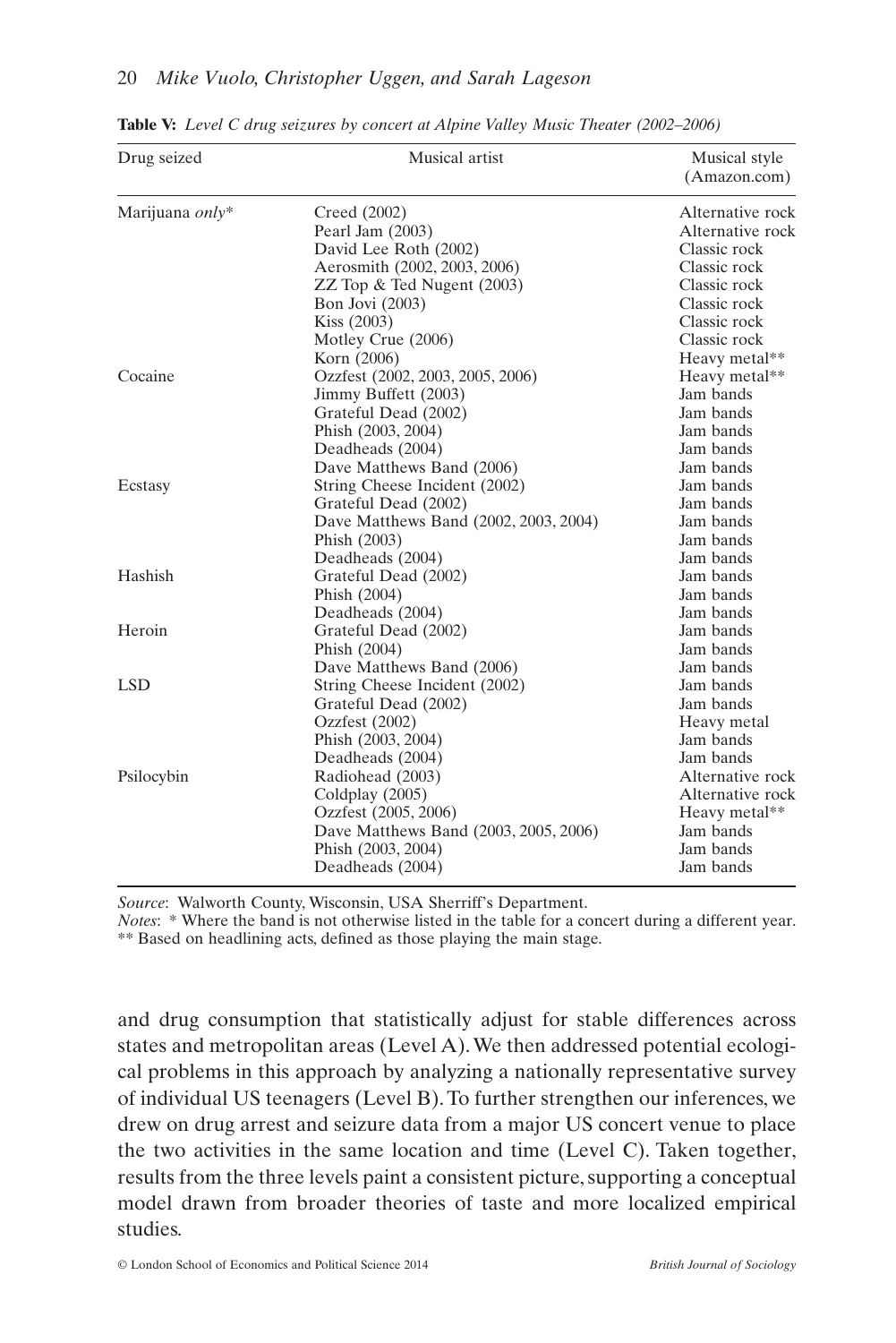For Bourdieu (1984), individuals are predisposed to favour groups of embodied tastes,which Holt (1997) calls taste clusters.While much past work addresses high art consumption, we extend these theories to consumption of popular music and drugs. People are predisposed to enjoy and identify with particular genres through consumption of those genres. In identifying with the scene surrounding this music – the fellow enthusiasts they meet at concerts, for example – they begin to draw boundaries based on the values and activities of the group (Lamont 1992).These may include positive or negative definitions of drug use,which increase or decrease the chances of initiating and continuing use (Becker 1963; Akers 1992). Because certain music scenes value general and particular drug use, we hypothesized taste clusters linking drugs and music.

The expected link between urban music and substance use was supported in models predicting marijuana use and cigarette use at Levels A and B.We also found support for our expectations about the suppressive effects of religious music at Levels A and B, affirming the negative effects of religious cultural identification on substance use (Bachman et al. 2002). Our expectations for country music were substance-specific and focused on alcohol, though past research had been unclear as to the direction of such effects. In the model for total DUI arrests, country music showed a large positive effect for young adults, but there was no such effect among teenagers at Levels A or B.

Most generally, tastes for rock music consistently predict self-reported substance use and drug arrests in both age groups. These effects are present in both aggregate and individual-level models (Levels A and B), consistent with small-scale studies showing high substance use among rock listeners (Arnett 1991a, 1991b, 1996). Where it was possible to disaggregate the various rock sub-genres, we found further support for our expectations that certain marginalized listening habits would elicit higher rates of use, as seen with heavy metal and punk rock, relative to more mainstream tastes such as alternative rock. We further investigated rock sub-genres in our Level C concert data. Consistent with expectations, each sub-genre showed a distinctive pattern of drug use – in terms of both taste and levels of consumption – with few arrests and seizures at classic rock shows, low levels at alternative shows, cocaine and marijuana use at heavy metal concerts, and ubiquitous drug use for jam bands.

None of this is to suggest that the substance and form of specific musical genres causes drug use. Rather, we argue that many teens and young adults form identities within and around music-listening scenes. Based on this identification, they come to define the accepted practices of the group as normal and enjoyable, and other practices as deviant and unpleasant. Definitions and practices around substance use are thus defined with reference to the scene. While we remain agnostic as to the causal role of musical tastes, we have established that the two phenomena – drugs and music – move in tandem in predictable patterns. Nevertheless, we would not suggest that deliberate efforts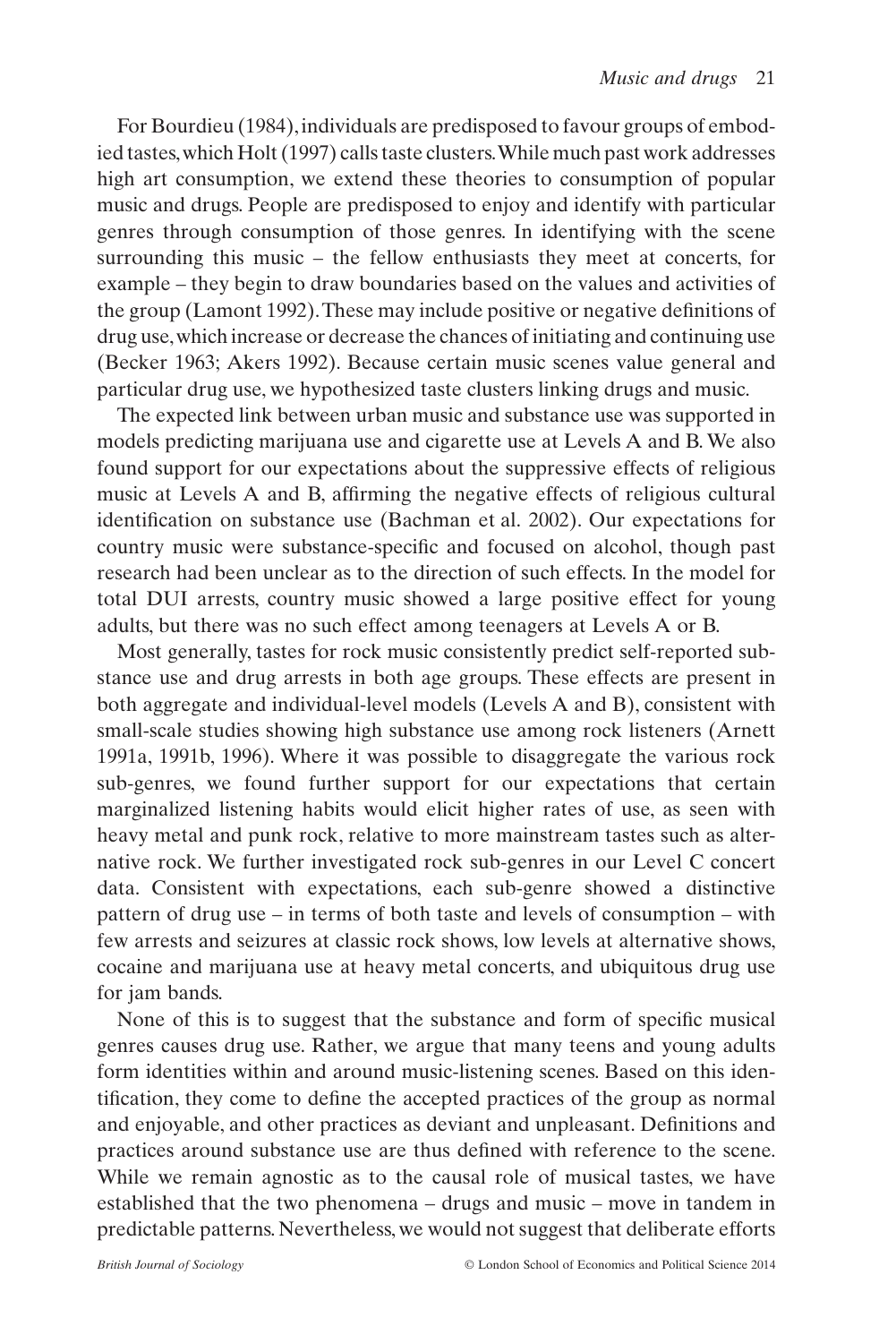to manipulate the airwaves would somehow curb drug use. In fact, such campaigns could draw sharper boundaries around genre- and substance-specific scenes (Hebdige 1979), likely mobilizing resistance to anti-drug messages.

Even with validation across three levels, several questions remain unanswered. First, the association of hip hop and marijuana use is partly explained by race and class differences in musical taste, which should encourage further exploration of class, race, and boundary formation. Second, our study categorizes individuals into distinct groupings based on musical affiliation. In reality, youth and young adults may identify with multiple scenes, which could affect the formation of taste clusters. Third, even with survey and concert data on sub-genres, our measures still represent rather mainstream categorizations. For example, intensive participation in a local 'heavy metal scene' implies more than simply identifying heavy metal as one's favourite music. If boundary formation is stronger on the periphery than the mainstream, we would expect even greater clustering of drugs and musical tastes among the 'hardcore' scene members identified in qualitative studies. While our analysis cannot explicate the intensive process of subcultural identification, the studies outlined in our literature review do examine this process, and our quantitative study can affirm their findings. Finally, technological changes in the consumption of both music and drugs, particularly regarding the digital distribution of music, should spur new research to refine these relationships.

In sum, the links between drugs and music observed in past qualitative and experimental studies are also manifest at higher levels of aggregation.We find taste clusters of music and drugs among youth and young adults, with symbolic boundaries simultaneously drawn around both activities. Such boundaries dictate feelings of group solidarity and guide the interactions of members (Lamont 1992). Here, groups listening to particular musical genres come to define reality by classifying practices, including drug use. Such mutually reinforcing processes comport well with the learning models of substance use advanced by Akers (1992), Becker (1963), and Sutherland, et al. (1992). Identification with a genre or scene that values drug use thus engenders greater drug use among its members – whether identification is measured at the aggregate level by radio ratings, at the individual level by expressed personal preferences, or at the event level by artists embodying distinct sub-genres.

(Date accepted: June 2013)

#### **Notes**

1. The authors thank Doug Hartmann, Kathy Hull, Angie Behrens, Sarah Shannon, Suzy McElrath and Rochelle Schmidt for helpful comments on earlier drafts, and the Walworth County,WI Sherriff's Department for sharing their data.

2. We use the term 'subculture' advisedly here, preferring the terms 'scene' or 'genre'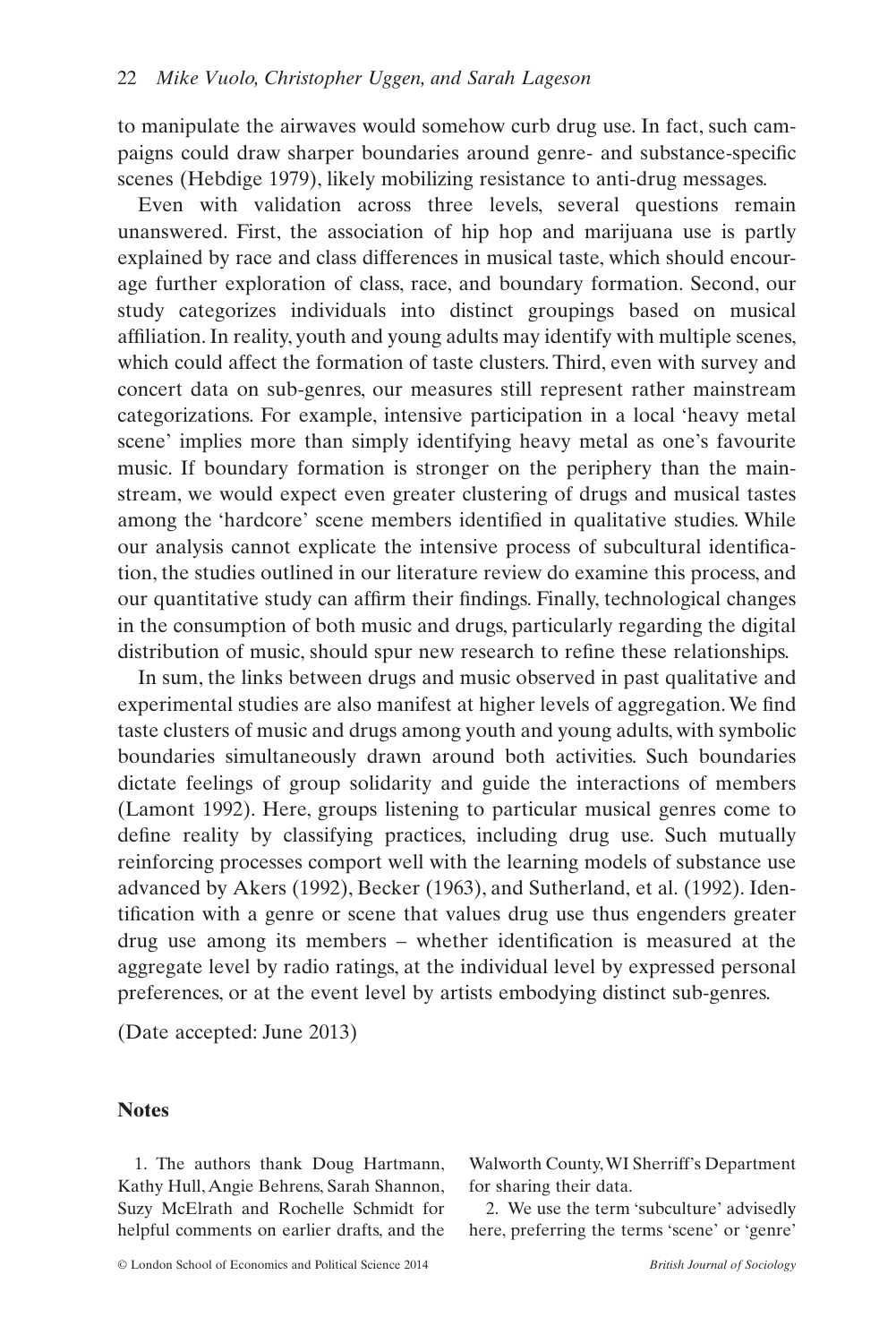to indicate participation in and identification with particular musical forms (see Hesmondhalgh 2005).

3. Alternative music is the only rock subgenre tracked in the Arbitron Radio Ratings genre categories (Level A), attesting to its mainstream acceptance. Alternative rock was also the most commonly preferred sub-genre in our individual-level survey (Level B).

4. FBI UCR data were obtained from the Inter-University Consortium for Political and Social Research (ICPSR). The study numbers are: 2910 (1998); 3167 (1999); 3451 (2000); 3721 (2001); and, 4009 (2002).

5. Because county-level arrest data are not available for the seven Florida MSAs, the number of MSAs in the models is 93.

6. The NHSDA changed substantially in 1999 and 2002, including a name change in 2002 to the National Survey on Drug Use and Health (NSDUH). Because changes in the structure of the survey and incentives have affected prevalence estimates, we limit our analysis to 1999–2001 when the data are considered comparable (Wright 2004).

7. Arbitron has since changed their methodology to better incorporate digital music (see, [www.arbitron.com\)](http://www.arbitron.com). Given the growth in digital music, radio listenership was likely a more salient measure of musical affiliation in the late-1990s than it is today. A full discussion of these changes is beyond the scope of the current study, though the changing technology of music consumption is clearly relevant for future work on taste clusters. This is especially the case for subsequent replications of our Level A models over a longer historical period or with a contemporary sample. These shifts should have little effect on our other analytic levels (B and C), however, as they do not draw on broadcast radio sources.

8. The logistic regression models below have an *N* of 952, or 91 per cent of the total

### **Bibliography**

**Agnew, R.** 1986 'Work and Delinquency Among Juveniles Attending School', *Journal of Crime and Justice* 9: 19–41.

respondents, when missing responses are excluded.

9. We also examined use in the previous month, although the rates are too low to provide stable estimates for less popular genres such as religious music.Among other genres, however, results for past-month use parallel those for lifetime use (not shown, available by request).

10. Unfortunately, no hip hop or country concerts took place during our observation period. Given the specificity of our hypotheses for rock sub-genres, however, analysis of the venue's rock concerts still proves informative.

11. While Arbitron disaggregates rock sub-genres such as alternative, the data do not distinguish between stations that identify as classic rock versus hard rock/heavy metal. Thus, for the Level A analysis, these categories are combined. Similarly, the Arbitron data do not distinguish between the urban music sub-genres of hip hop and rhythm and blues, so these are combined as well. Distinctions within these sub-genres are explored in more detail in the individual-level survey (Level B) analysis.

12. Models with 'pop' as a category are not discussed due to a lack of significant results. The lone significant finding was in the total DUI arrest model ( $b = -10.50$ ,  $p < 0.01$ ).

13. The choices in the 'other' category had very few respondents each and include oldies, reggae, techno rave, folk, disco, Latin/ salsa, unspecified rock, everything, other, and don't know.

14. Sub-genres were classified based on a search by band name on [Amazon.com](http://www.Amazon.com) and [allmusic.com.](http://www.allmusic.com) While we considered using [Billboard.com](http://www.Billboard.com) to classify performers into genres, each group or performer may appear on multiple Billboard charts, but Allmusic and Amazon provide global classifications.

**Akers, R.L.** 1992 *Drugs, Alcohol, and Society: Social Structure, Process, and Policy*, Belmont, CA: Wadsworth.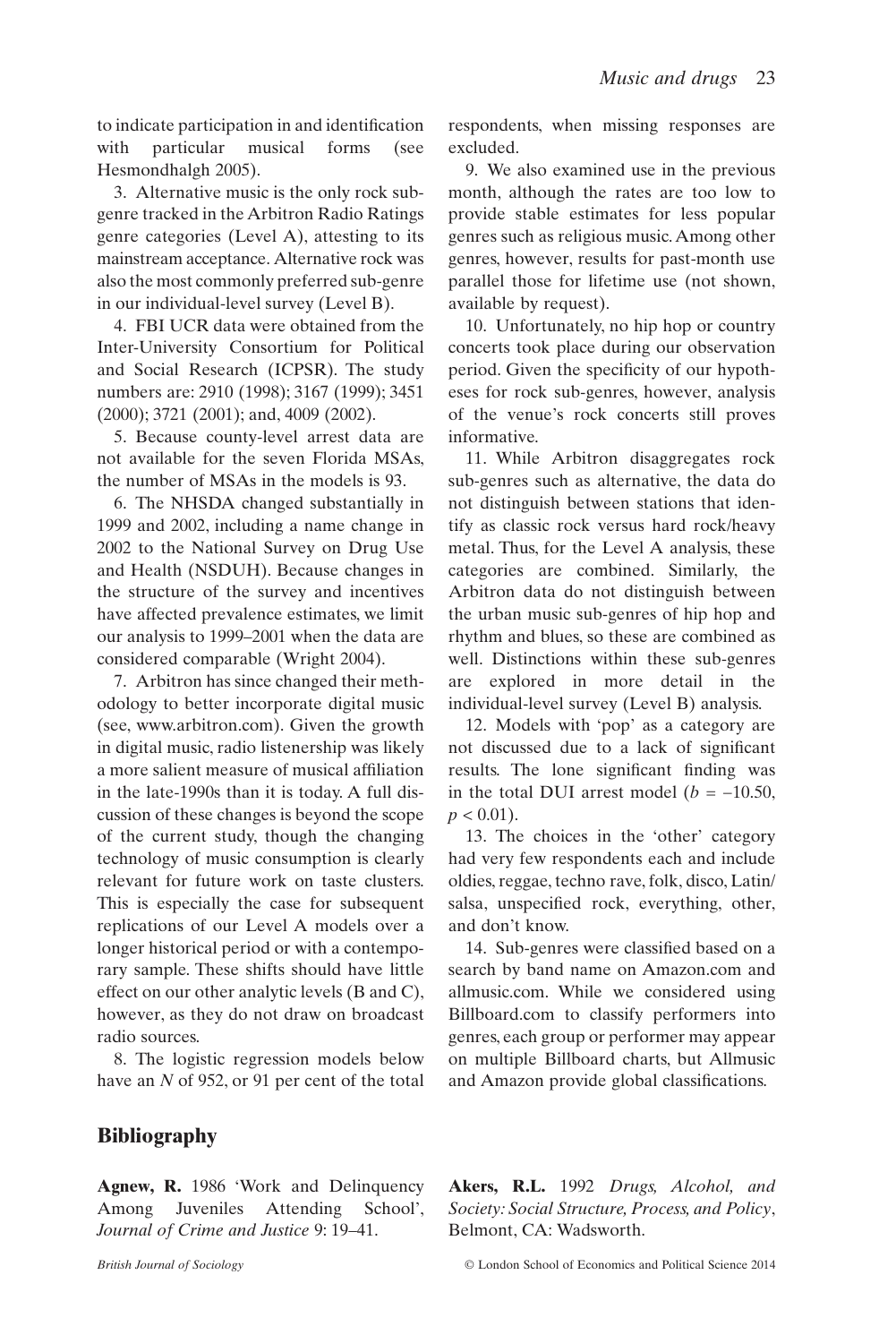**Allison, P.D.** 2009 *Fixed Effects Regression Models*, Thousand Oaks, CA: Sage Publications.

**Arbitron Radio Ratings and Media Research** 2004 'The Arbitron Radio Listening Diary', Available at <[www.arbitron.com/](http://www.arbitron.com/downloads/diary.pdf) [downloads/diary.pdf](http://www.arbitron.com/downloads/diary.pdf)>. [Date last accessed: June 9, 2004].

**Arnett, J.** 1991a 'Adolescence and Heavy Metal Music: From the Mouths of Metalheads', *Youth & Society* 23: 76–98.

**Arnett, J.** 1991b 'Heavy Metal Music and Reckless Behavior among Adolescents', *Journal of Youth and Adolescence* 20: 573– 92.

**Arnett, J.** 1996 *Metalheads: Heavy Metal Music and Adolescent Alienation*, Boulder: Westview Press.

**Bachman, J.G., O'Malley, P.M., Schulenberg, J.E., Johnston, L.D., Bryant, A.L. and Merline, A.C.** 2002 *The Decline of Substance Use in Young Adulthood: Changes in Social Activities, Roles, and Beliefs*, Mahwah, NJ: Lawrence Erlbaum.

**Becker, H.S.** 1963 *Outsiders: Studies in the Sociology of Deviance*, New York: The Free Press.

**Bourdieu, P.** 1984 *Distinction: A Social Critique of the Judgement of Taste*, Cambridge: Harvard University Press.

Bryson, B. 1996 '"Anything but Heavy Metal": Symbolic Exclusion and Musical Dislikes', *American Sociological Review* 61: 884–99.

**CBS News/The New York Times** 1998 CBS NEWS/NEW YORK TIMES MONTHLY POLL #1, APRIL 1998 [Computer file]. 2nd ICPSR version. New York, NY: CBS News [producer], 1998. Ann Arbor, MI: ICPSR [distributor], 2000.

**Chalfant, H.P. and Beckley, R.E.** 1977 'Beguiling and Betraying: The Image of Alcohol Use in Country Music', *Journal of Studies on Alcohol* 38: 1428–33.

**Chen, M., Miller, B.A., Grube, J.W. and Waiters, E.D.** 2006 'Music, Substance Abuse, and Aggression', *Journal of Studies on Alcohol and Drugs* 67: 373–81.

**Connors, G.J. and Alpher, V.S.** 1989 'Alcohol Themes within Country-Western

Songs', *International Journal of the Addictions* 24: 445–51.

**DiMaggio, P.** 1987 'Classification in Art', *American Sociological Review* 52: 440–55.

**DiMaggio, P. and Useem, M.** 1978 'Social Class and Arts Consumption: The Origins and Consequences of Class Differences in Exposure to the Arts in America', *Theory and Society* 5: 141–61.

**Dunlap, E., Johnson, B.D., Benoit, E. and Sifaneck, S.J.** 2005 'Sessions, Cyphers, and Parties: Settings for Informal Social Controls of Blunt Smoking', *Journal of Ethnic Studies in Substance Abuse* 4: 43–80.

**Epstein, J.S. and Sardiello, R.** 1990 'The Wharf Rats: A Preliminary Examination of Alcoholics Anonymous and the Grateful Dead Phenomenon', *Deviant Behavior* 11: 245–57.

**Gove, W.R. and Hughes, M.L.** 1980 'Reexamining the Ecological Fallacy: A Study In Which Aggregate Data Are Critical In Investigating the Pathological Effects of Living Alone', *Social Forces* 58: 1157–77.

**Gusfield, J.R.** 1981 *The Culture of Public Problems: Drinking-Driving and the Symbolic Order*, Chicago: University of Chicago Press.

**Hammersley, R., Khan, F. and Ditton, J.** 2002 *Ecstasy and the Rise of the Chemical Generation*, New York: Routledge.

**Hebdige, D.** 1979 *Subculture: The Meaning of Style*, New York: Methuen, Inc.

**Hesmondhalgh, D.** 2005 'Subcultures, Scenes, or Tribes? None of the Above,' *Journal of Youth Studies* 8: 21–40.

**Holt, D.B.** 1997 'Distinction in America? Recovering Bourdieu's Theory of Tastes from Its Critics', *Poetics* 25: 93–120.

**Johnson, B.D., Bardhi, F., Sifaneck, S.J. and Dunlap, E.** 2006 'Marijuana Argot as Subculture Threads: Social Construction by Users in New York City', *British Journal of Criminology* 46: 46–77.

**Katz-Gerro, T.** 1999 'Cultural Consumption and Social Stratification: Leisure Activities, Musical Tastes, and Social Location', *Sociological Perspectives* 42: 627–46.

**Kelly, B.C.** 2005 'Bongs and Blunts: Notes from a Suburban Marijuana Subculture',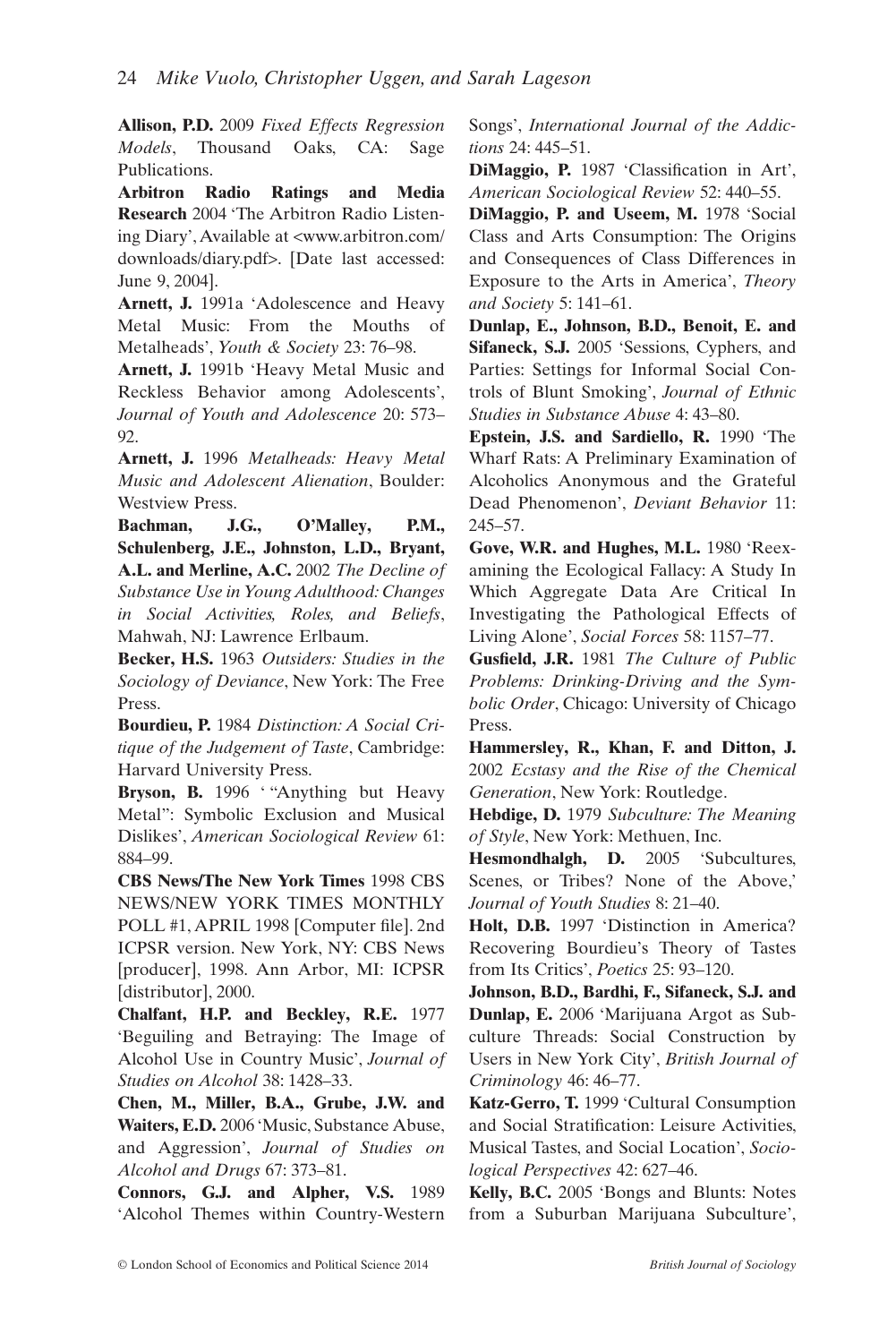*Journal of Ethnicity in Substance Abuse* 4: 81–97.

**Kubrin, C.E.** 2005 'Gangstas, Thugs, and Hustlas: Identity and the Code of the Street in Rap Music', *Social Problems* 52: 360–78.

**Kubrin, C.E.** 2006 ' "I See Death Around the Corner": Nihilism in Rap Music', *Sociological Perspectives* 48: 433–59.

**Lamont, M.** 1992 *Money, Morals, and Manners: The Culture of the French and the American Upper-Middle Class*, Chicago: University of Chicago Press.

**Mark, N.** 1998 'Birds of a Feather Sing Together', *Social Forces* 77: 453–85.

**Maxwell, J.S.** 2005 'Party Drugs: Properties, Prevalence, Patterns, and Problems', *Substance Use & Misuse* 40: 1203–40.

**McMorris, B. and Uggen, C.** 2000 'Alcohol and Employment in the Transition to Adulthood', *Journal of Health and Social Behavior* 41: 276–94.

**McNamara, L. and Ballard, M.E.** 1999 'Resting Arousal, Sensation Seeking, and Music Preference', *Genetic, Social, and General Psychology Monographs* 125: 229– 50.

**Mulder, J., Ter Bogt, T.F.M., Raaijmakers, Q.A.W., Gabhainn, S.N., Monshouwer, K. and Vollebergh, W.A.M.** 2010 'Is it the Music? Peer Substance Abuse as a Mediator of the Link Between Music Preferences and Adolescent Substance Abuse', *Journal of Adolescence* 33: 387–94.

**Pearson, A.** 1987 'The Grateful Dead Phenomenon: An Ethnomethodological Approach', *Youth & Society* 18: 418–32.

**Pedersen, W. and Skrondal, A.** 1999 'Ecstasy and New Patterns of Drug Use: A Normal Population Study', *Addiction* 94: 1695–706.

**Schuessler, K.F.** 1948 'Social Background and Musical Taste', *American Sociological Review* 13: 330–35.

**Selfhout, M.H.W., Delsing, M.J.M., ter Boget, T.F.M. and Meeus, W.H.J.** 2008 'Heavy Metal and Hip-Hop Style Preferences and Externalizing Problem Behavior: A Two-Wave Longitudinal Study', *Youth & Society* 39: 435–52.

**Singer, S.I., Levine, M. and Jou, S.** 1993 'Heavy Metal Music Preference, Delinquent

Friends, Social Control, and Delinquency', *Journal of Research in Crime and Delinquency* 30: 317–29.

**Stack, S. and Gundlach, J.** 1992 'The Effect of Country Music on Suicide', *Social Forces* 71: 211–18.

**Sutherland, E.H., Cressey, D.R. and Luckenbill, D.F.** 1992 *Principles of Criminology*. Dix Hills, NY: General Hall.

**Tanner, J., Asbridge, M. and Wortley, S.** 2009 'Listening to Rap: Cultures of Crime, Cultures of Resistance', *Social Forces* 88: 287–93.

**US Census Bureau** 2003a 'Population in Metropolitan and Micropolitan Statistical Areas Ranked by 2000 Population for the United States and Puerto Rico: 1990 and 2000', Available at <[http://www.census.gov/](http://www.census.gov/population/%20cen2000/phc-t29/tab03a.pdf) [population/%20cen2000/phc-t29/tab03a.](http://www.census.gov/population/%20cen2000/phc-t29/tab03a.pdf)

[pdf](http://www.census.gov/population/%20cen2000/phc-t29/tab03a.pdf)>. [Date last accessed: July 8, 2004].

**US Census Bureau** 2003b 'Population in Metropolitan and Micropolitan Statistical Areas and Their Geographical Components in Alphabetical Order and Numerical and Per cent Change for the United States and Puerto Rico: 1990 and 2000', Available at <[http://www.census.gov/population/](http://www.census.gov/population/cen2000/phc-t29/tab02a.pdf) [cen2000/phc-t29/tab02a.pdf](http://www.census.gov/population/cen2000/phc-t29/tab02a.pdf)>. [Date last accessed: July 8, 2004].

**US Census Bureau** 2003c 'Current Population Survey Public Use File', Available at <<http://www.census.gov/cps/>>. [Date last accessed: July 8, 2004].

**US Department of Justice 2001–2004 Uniform Crime Reporting Program Data [United States]: County-Level Detailed Arrest and Offense Data, 1998–2002 [Computer file]**. 2nd ICPSR ed. Ann Arbor, MI: ICPSR [producer and distributor].

**Wilson, A.** 2007 *Northern Soul: Music, Drugs, and Subcultural Identity*, Cullompton, Devon: Willan.

**Wright, D.** 2002 *State Estimates of Substance Use from the 2000 National Household Survey on Drug Abuse: Volume II. Supplementary Technical Appendices*. Rockville, MD: SAMHSA.

**Wright, D.** 2003a *State Estimates of Substance Use from the 2001 National*